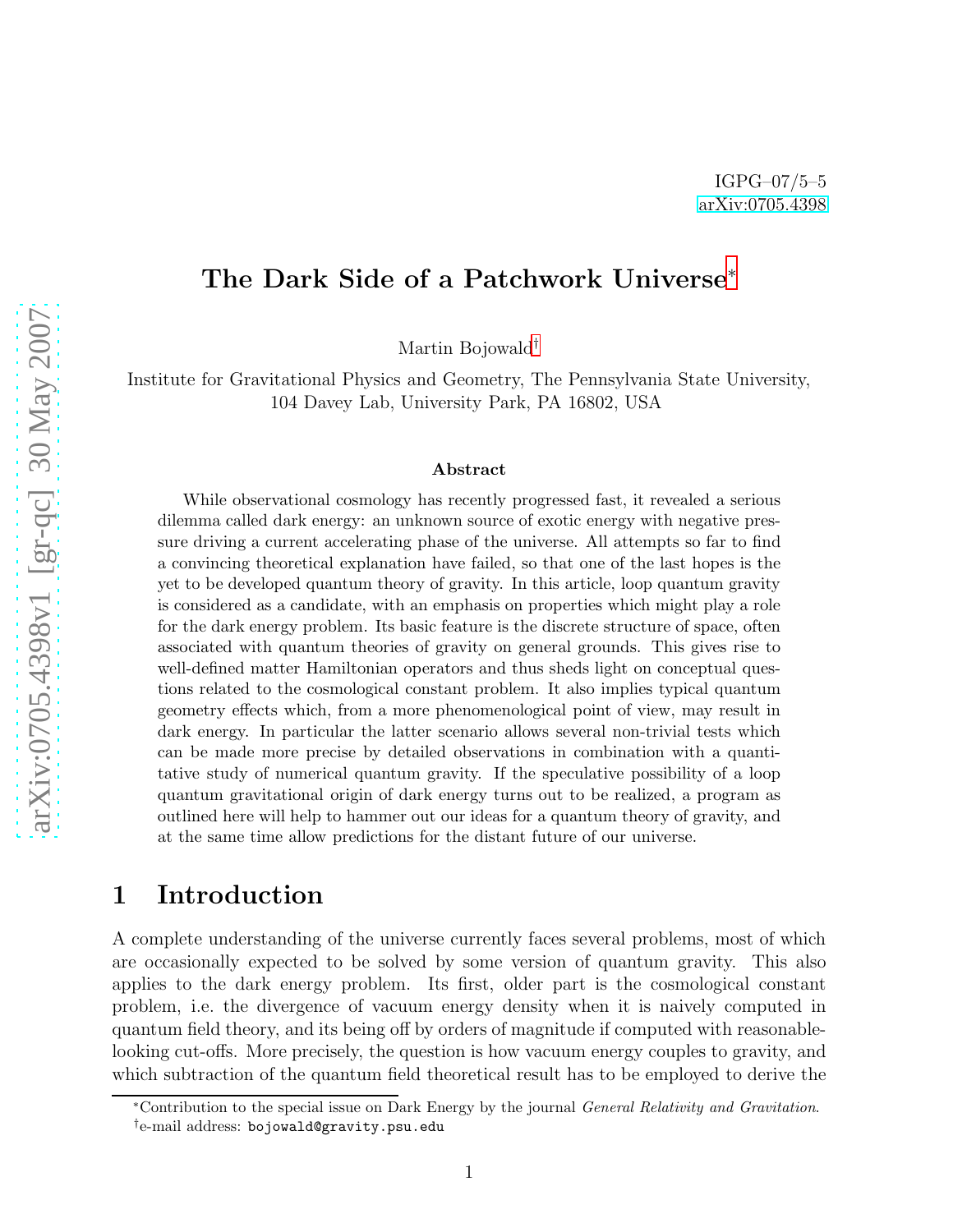gravitationally relevant value. Any fundamental theory must provide a solution to this part of the problem, since a fundamental theory must provide a well-defined answer to a well-defined question such as that of the energy density in a vacuum state.<sup>[1](#page-1-0)</sup> Whether or not quantum gravity can solve this part of the dark energy problem is thus part of the question whether quantum gravity will be a fundamental theory. This is sometimes expected, but there is an independent relation to quantum gravity: an ultraviolet cut-off would make the vacuum energy finite, which is often done by hand although it gives, at best, confusing results. Since one often associates an underlying space-time discreteness with quantum gravity, and thus an upper bound for wave numbers and frequencies, a natural cut-off may be provided to result in a finite vacuum energy. A precise implementation would provide means to determine the correct coupling of vacuum energy to gravity.

While the second part of the problem—nailing down a dynamical culprit for dark energy—is more specific, its relation to quantum gravity is only vague. This part of the problem became acute only after recent observational indications that the current evolution of the universe is best modeled by a Friedmann–Robertson–Walker space-time if a negative pressure component to its energy balance became dominant in the recent past. Giving a precise value for the corresponding dark energy contribution, combined with information on its equation of state, the problem becomes more specific, and also closer to providing explicit tests of falsifiable candidates for solutions to the dark energy problem or the quantum gravity theories on which they may be based. This is, for instance, possible in candidate theories leading to additional, so far unobserved, fields which could provide the dark energy component.

Loop quantum gravity [\(Rovelli](#page-23-0), [2004;](#page-23-0) [Ashtekar and Lewandowski](#page-20-0), [2004;](#page-20-0) [Thiemann,](#page-23-1) [2001\)](#page-23-1), the topic of this article, is not of this kind of a theory with surplus fields, at least not in its presently realized form. There are no fields in addition to the gravitational one and whatever matter fields one assumed before setting out to quantize the theory. (It could, however, be possible that additional degrees of freedom emerge in a yet to be developed effective description; see e.g. [\(Bilson-Thompson et al., 2006](#page-20-1)) for a suggestion.) What is realized in loop quantum gravity and in fact presents one of its main features is an underlying discrete structure of space [\(Rovelli and Smolin](#page-23-2), [1995a;](#page-23-2) [Ashtekar and Lewandowski](#page-20-2), [1997a](#page-20-2)[;b](#page-20-3)), so that one may at least address the first part of the problem. This requires making precise the relation between spatial discreteness and quantum field theoretical cutoffs. As for the second part of the problem, what is provided by existing phenomenological descriptions of some regimes of loop quantum gravity are modifications to matter equations of state which, in an average effect, could resemble a dark energy contribution. These possibilities, which are currently all to be considered speculative, are described here.

The specific difficulty of addressing the dark energy problem from the viewpoint of loop quantum gravity is that it requires detailed information on the behavior of inhomogeneous configurations. While the dynamics of loop quantum gravity has been understood quite well in homogeneous models [\(Bojowald, 2005a\)](#page-20-4), which already provides access to several

<span id="page-1-0"></span><sup>&</sup>lt;sup>1</sup>Not all general relativistic situations allow a global energy concept, but at least an approximate notion of energy density must exist for nearly vacuum states of fields in a maximally symmetric space-time.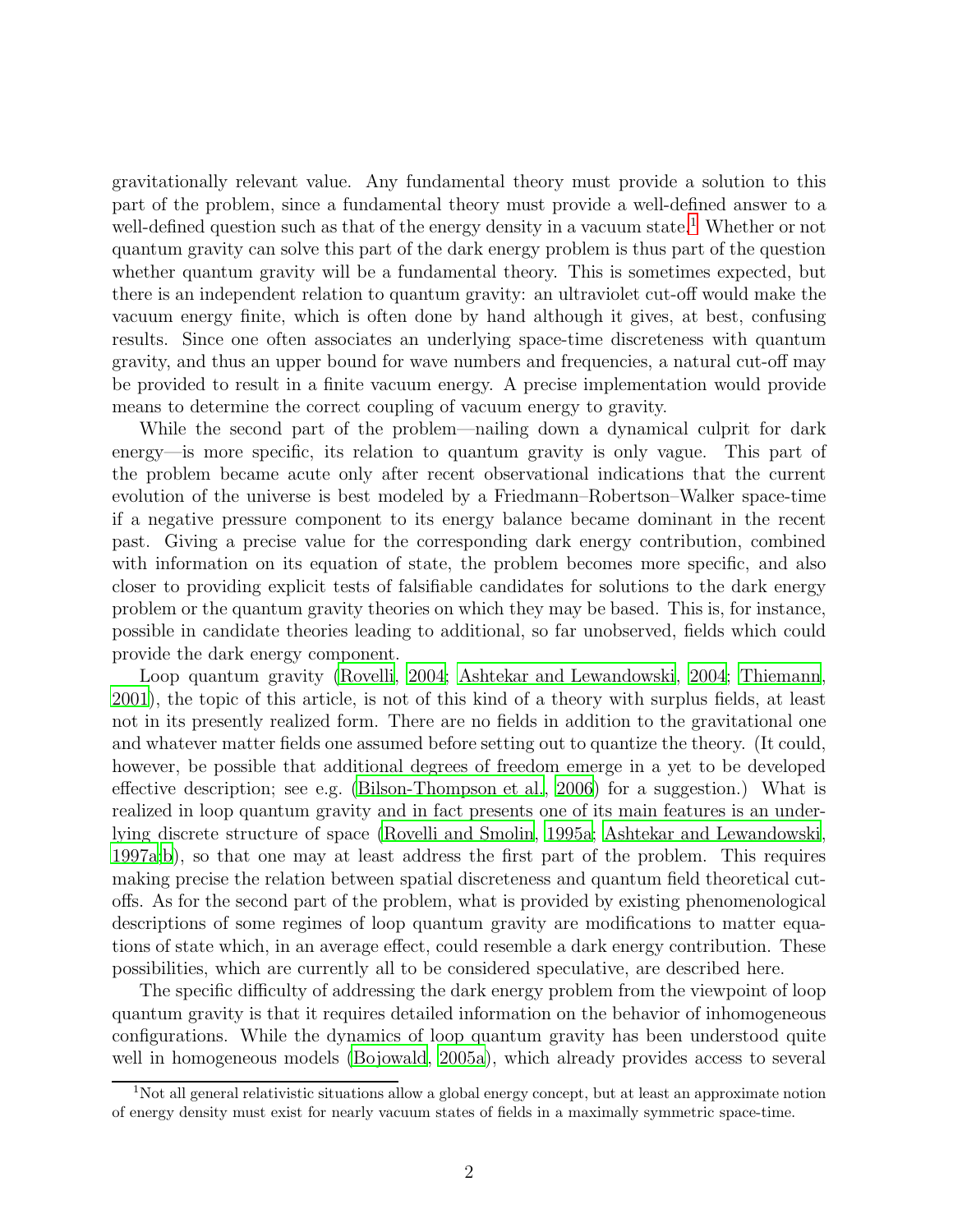problems in cosmology, this cannot result in deviations from classical gravity resembling dark energy in large, very classical universes. Quantum corrections to homogeneous models only appear when the total spatial size is small, close to the Planck scale, or when anisotropies are so big that curvature components become large. This is certainly not realized in those recent phases of our universe which the dark energy problem refers to. Any dark energy contribution from loop quantum gravity must then be more indirect; it cannot be a single quantum correction term to a classical evolution equation but at best a cumulative effect, obtained by coherently adding up small corrections. A precedent for such an effect in loop cosmology has recently been found [\(Bojowald et al., 2007c](#page-21-0)): small quantum corrections can add up coherently during long cosmic evolution times to give more sizable and potentially observable effects. If something similar happens in space instead of time, a sizable dark energy component could result by adding coherently small quantum corrections occurring at separate spatial points in a nearly Friedmann–Robertson–Walker spacetime. As we will see below, this provides a well-defined setup which can be addressed, though not yet fully evaluated, in loop quantum gravity.

We will first introduce the basic features of loop quantum gravity and cosmology. This will then be used to review its present contributions to both parts of the dark energy problem. The first part is being addressed by an attempt to make contact between quantum gravity, in which all fields including the gravitational one are quantized, and quantum field theory on a classical curved manifold. The second part can be analyzed in the context of specific models which describe how a discrete quantum state of space-time evolves, including refinements of the discrete structure as the universe expands. This refers to detailed dynamical properties, which makes the problem technically complicated but also indicate that a dedicated analysis can provide stringent tests of the underlying formulation of loop quantum gravity. As we will see, some of the known properties of dark energy are successfully modeled in this way.

### <span id="page-2-0"></span>2 The universe according to loop quantum gravity

Universe dynamics is described in loop quantum gravity by an "evolving" graph as a superposition of states representing the spatial quantum geometry. Many of the typical properties of physical scenarios based on loop quantum gravity are directly related to this underlying discreteness, which will also be the main scheme used in this article. The emphasis on spatial geometry arises because of the canonical quantization used to set up the theory. As in classical canonical formulations, a covariant space-time will result only if certain constraint equations are satisfied. Solutions to the quantum constraints, taking the form of superpositions of spatial geometry states, encode the "evolution" of physical fields classically depicted as a space-time manifold.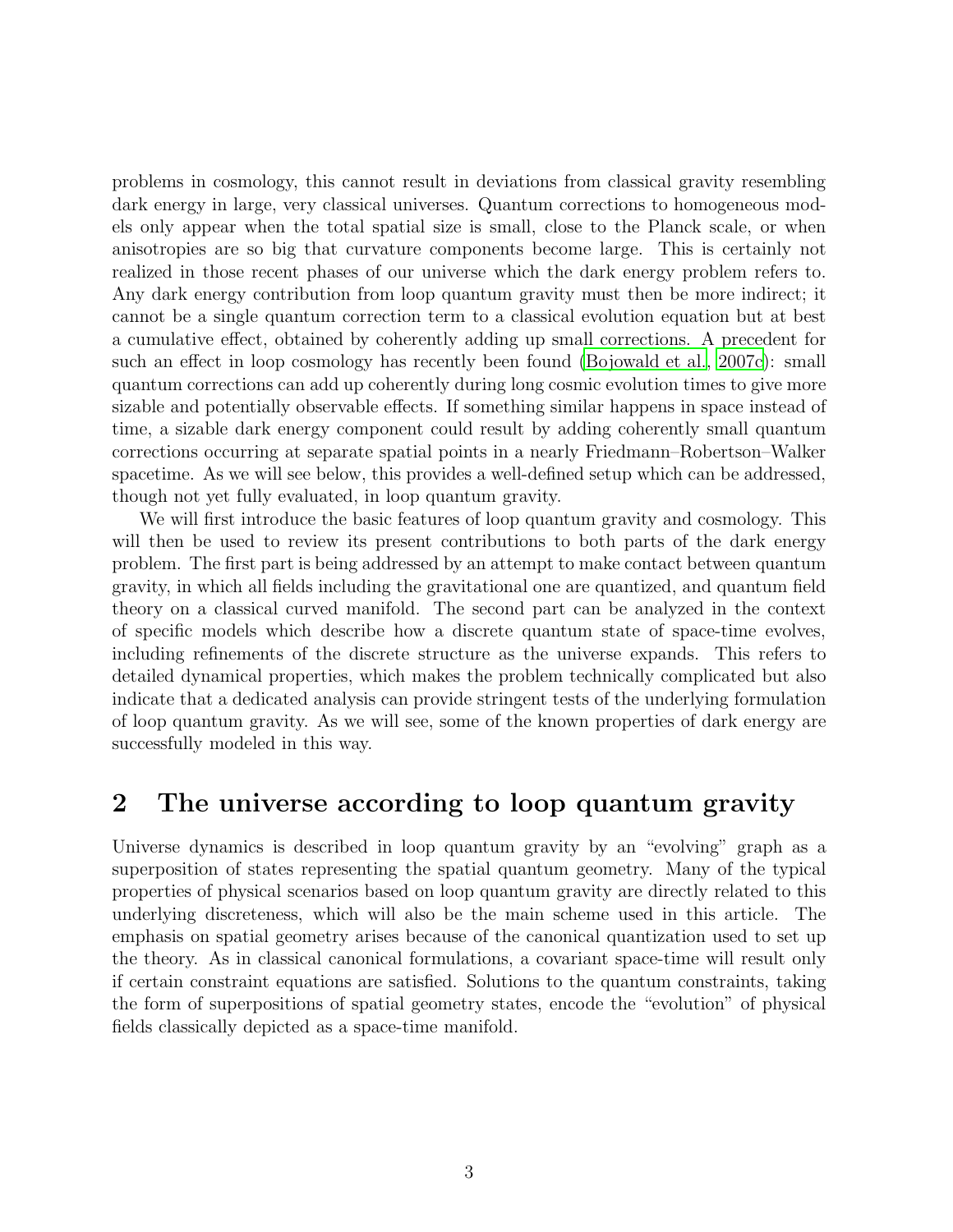#### 2.1 Spatial geometry

In a canonical formulation of general relativity [\(Arnowitt et al.](#page-19-0), [1962](#page-19-0)) only the spatial metric components  $q_{ab}$ , referring to a chosen slicing of space-time by a global time function, are dynamical fields and have conjugate momenta. The remaining components of the space-time metric tensor play the role of Lagrange multipliers of the constraints mentioned above, analogously to the time component of the vector potential in electrodynamics which becomes the Lagrange multiplier of the Gauss constraint. Accordingly, only spatial geometric objects such as areas of spatial surfaces or volumes of spatial regions are represented as operators in a canonical quantization. Loop quantum gravity proceeds by first reformulating the theory in terms of densitized triads  $E_i^a = \sqrt{\det(q_{bc})}e_i^a$  with the triad  $e_i^a$  satisfying  $e_i^a e_i^b = q^{ab}$  canonically conjugate to a connection  $A_a^i$  [\(Ashtekar, 1987;](#page-19-1) [Barbero G.](#page-20-5), [1995](#page-20-5)). This allows one to define holonomies

$$
h_e(A) = \mathcal{P} \exp \int_e \mathrm{d}t \dot{e}^a A_a^i \tau_i \tag{1}
$$

of the connection  $A_a^i$  along curves e in space with  $P$  denoting path ordering of the non-Abelian SU(2) matrices (with generators  $\tau_i$ ) along the path, and fluxes

$$
F_S(E) = \int_S d^2 y n_a E_i^a \tau^i
$$
\n(2)

of the densitized triad through surfaces S with co-normal  $n_a$ . These objects, unlike the local fields  $(A_a^i, E_j^b)$  themselves, form a well-defined Poisson algebra without the delta functions one otherwise has in field theories. This algebra has a representation as operators on a Hilbert space, which is the basis of loop quantum gravity.

The representation is most conveniently written in the connection representation. Then, being functionals of the connection as configuration variables, states are constructed from holonomies along paths in space and thus themselves refer to 1-dimensional objects. One can formulate this by using arbitrary graphs in space as a label of states, replacing the coordinate position of the classical fields [\(Rovelli and Smolin](#page-23-3), [1995b;](#page-23-3) [Ashtekar et al.,](#page-20-6) [1995\)](#page-20-6). Edges and vertices of the graphs carry further quantum labels, which for edges are half-integers  $j \in \frac{1}{2}N$ . (The resemblance to spin quantum numbers is due to the occurrence of the spatial rotation group, acting on the triad, in this context.) These quantum numbers assigned to a spatial graph determine the spatial geometry by combinatorial rules. The area of a surface, for instance, is obtained by summing contributions  $4\pi\gamma\ell_{\rm P}^2 j(j+1)$  for all edges in a graph intersecting the given surface [\(Rovelli and Smolin,](#page-23-2) [1995a](#page-23-2); [Ashtekar and Lewandowski](#page-20-2), [1997a\)](#page-20-2), with a coefficient determined in terms of the Planck length  $\ell_P$  and the so-called Barbero–Immirzi parameter  $\gamma$  of loop quantum gravity [\(Immirzi](#page-22-0), [1997;](#page-22-0) [Barbero G., 1995\)](#page-20-5). More precisely, this formula gives the eigenvalue of the area operator when it acts on a state associated with the given graph and edge labels. In particular, the area spectrum is discrete. This formula only applies to the generic case where the surface does not intersect any of the vertices of the graph. If this were the case, vertex labels would also be necessary to determine the action of the area operator, but the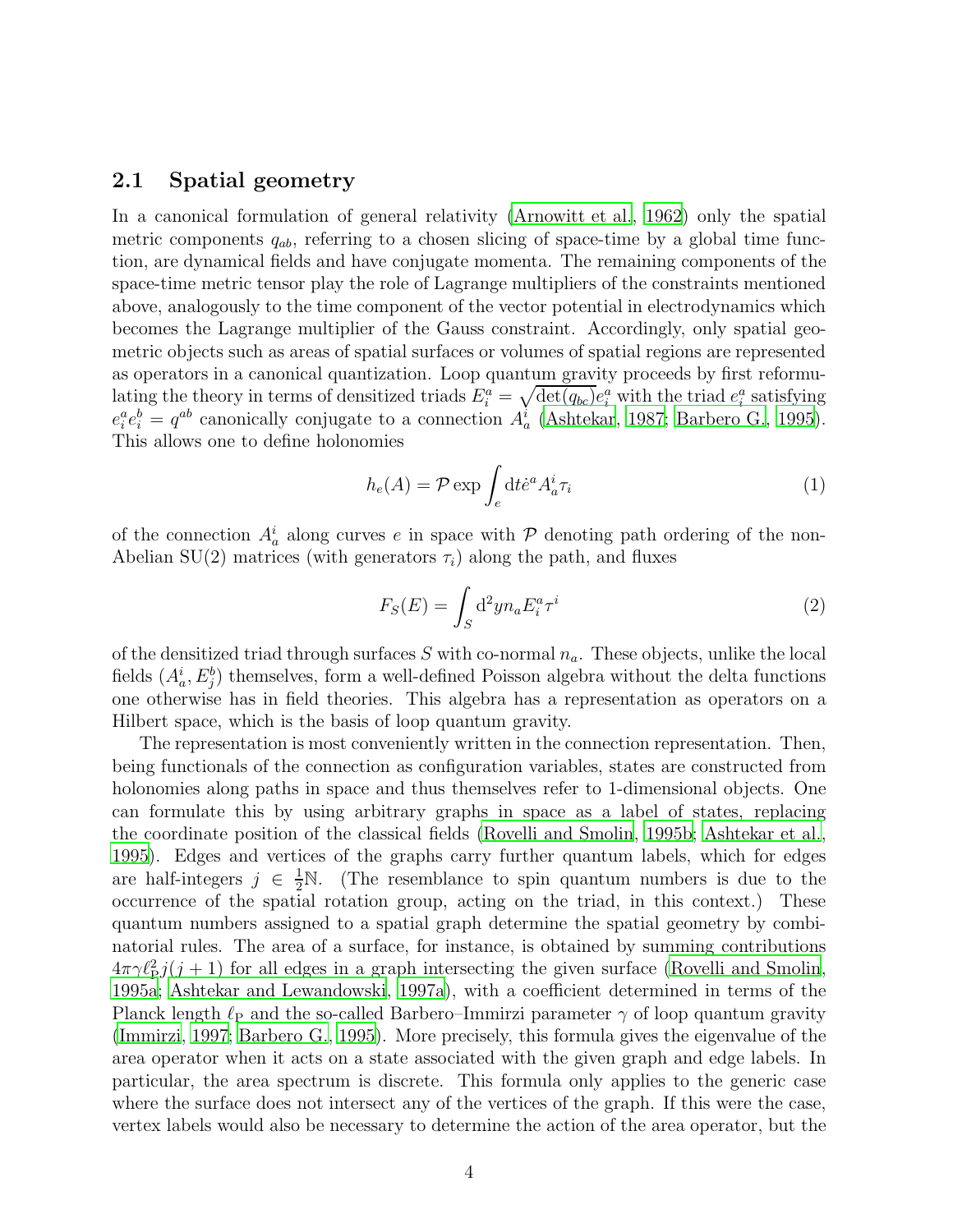spectrum remains discrete. For volume, only vertex labels play a role in a way more complicated to specify [\(Rovelli and Smolin](#page-23-2), [1995a;](#page-23-2) [Ashtekar and Lewandowski](#page-20-3), [1997b\)](#page-20-3). But the action is obtained in a similar combinatorial manner by summing contributions from vertices within a given region whose volume is to be determined. Moreover, the volume spectrum can also be shown to be discrete although it is not known explicitly.

### 2.2 Relational evolution

Such a state, associated with a single graph or as a superposition of states associated with different graphs, describes spatial quantum geometry at an instant, so far without an evolution or space-time picture. An arbitrary state does correspond to a physical quantum space-time only if it satisfies constraint equations, i.e. if it is annihilated by operators quantizing the classical constraints. This in general requires a physical state to be a superposition of different volume eigenstates. Evolution is encoded in such a superposition in a relational manner, for instance as the change of an area or of a matter field relative to a change in volume: For a positive real number  $V$  we can project a given superposition to the volume eigenspace with eigenvalue  $V$  (which may be the zero space) and compute the expectation value of an area A or a matter field  $\phi$  in the projection. Doing this for all values of V results in a function  $A(V)$  or  $\phi(V)$  of volume which describes the relational evolution. This presents an implicit description of space-time not as a manifold but as the relational dynamics of the fields defined on it. We do not refer to  $A(t)$  and  $V(t)$  as functions of a coordinate time variable  $t$  which, in a general relativistic situation, could be chosen arbitrarily. We rather eliminate t in regions where  $V(t)$  is invertible by inserting  $t(V)$  in  $A(t)$ . The variable A then evolves with respect to the "internal time" V. Just like coordinates, this description in general can be done only locally in patches corresponding to the image domain where  $V(t)$  is invertible. To cover the whole dynamics relationally, one will have to select different internal times and derive transformation rules between them. (In a triad formulation one can even compute evolution for all real values of such an internal volume time including negative ones since the theory is sensitive also to the orientation and not just the size of space. This is relevant for the singularity issue, which is resolved in loop quantum cosmology by providing a well-defined relational evolution through zero volume or other degenerate configurations [\(Bojowald, 2001a](#page-20-7); [2005b](#page-21-1); [2007b](#page-21-2)).) Evolution in canonical quantum gravity thus does not happen in coordinate time since there is no time manifold, but in a relational manner. Observables have been defined directly in such a way [\(Bergmann](#page-20-8), [1961](#page-20-8); [Rovelli](#page-23-4), [1991b](#page-23-4)[;a](#page-23-5); [Dittrich](#page-22-1), [2006;](#page-22-1) [2005](#page-22-2)).

Just as not any 4-dimensional Lorentzian manifold is a physical space-time but only those are which satisfy Einstein's equation, allowed superpositions of states in quantum gravity need to satisfy the constraint equations. These equations select physical superpositions of spatial geometry states giving rise to relational evolution. They are formulated by specifying the moves that can occur in the underlying graphs and labels of states when an internal time variable such as V changes. Schematically, one has a picture where space is presented as a discrete structure building up from a small state at the big bang to a highly refined, nearly continuous fabric today. The evolution picture is thus that of an irregular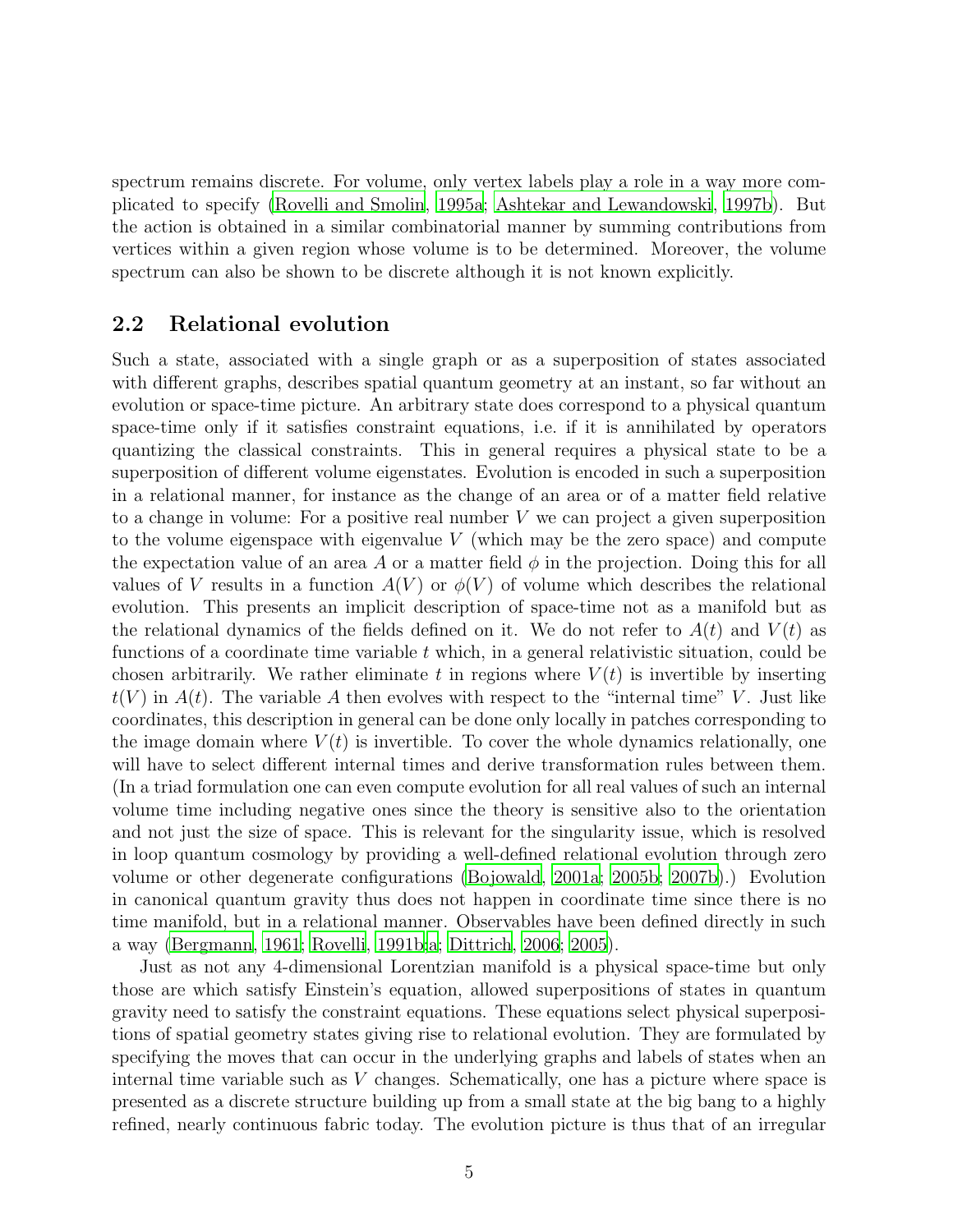

<span id="page-5-0"></span>Figure 1: Local action of typical Hamiltonian constraint operators on a vertex of a graph, indicated by a disc. Edge labels which change during the action are specified.

lattice structure which changes in internal time by elementary changes of geometry. Corresponding moves follow from the quantization procedure applied to the classical constraints. Although there is currently no uniquely specified version, several typical features of these moves are generic and can thus reveal properties of the fundamental quantum dynamics.

Unfortunately, a derivation of such rules from first principles, i.e. by quantizing the Hamiltonian constraint and reformulating the constraint equation in terms of an internal time, is highly complex. Fig. [1](#page-5-0) illustrates the local action of a typical constraint operator as it follows from the usual constructions [\(Rovelli and Smolin](#page-23-6), [1994;](#page-23-6) [Thiemann, 1998a\)](#page-23-7). The operator, when acting on a single graph state, changes labels as well as the graph itself, resulting in several new contributions to the total superposition. (However, also versions of Hamiltonian constraint operators based on fixed lattices have been constructed; see e.g. [Giesel and Thiemann \(2007\)](#page-22-3).) Any single change of this form may increase or decrease the geometrical variable chosen as internal time, and thus represents elementary changes of the graph forward or backward in internal time. This is to be reformulated as global moves of the physical solution forward in time by rearranging the total solution as a superposition of internal time eigenstates. Since local moves acting on distant vertices can change the total internal time (e.g. volume) by equal amounts, the resulting forward moves, unlike the elementary ones in the quantized constraint, may no longer be local, adding to the technical complexity. We will now describe the form of the elementary constraint operator and later formulate basic assumptions on its implications for moves in internal time.

### 2.3 Properties of Hamiltonians

Properties of elementary moves are consequences of the main terms appearing in the classical Hamiltonian constraint of canonical general relativity in Ashtekar variables, quantized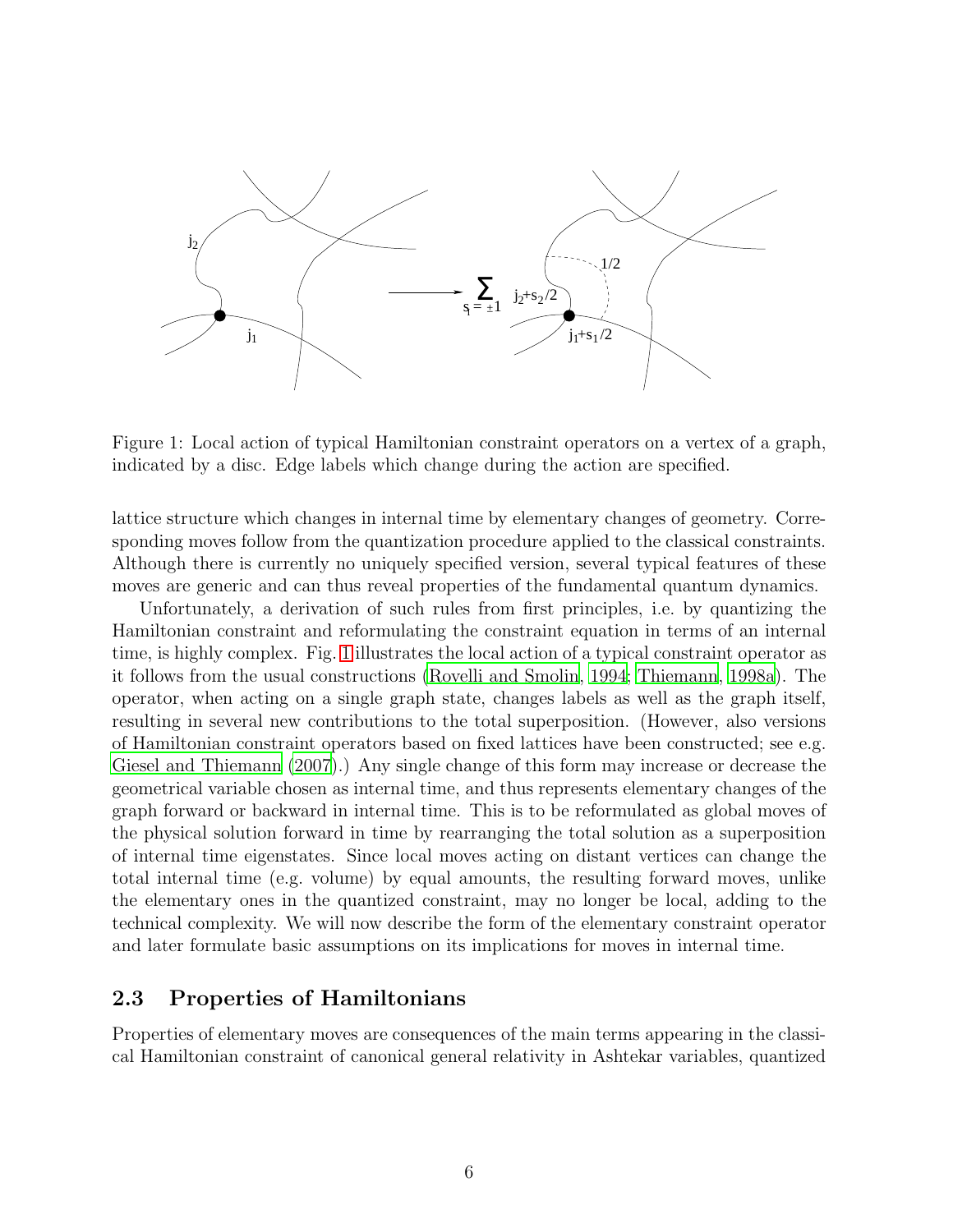by loop techniques. The main contribution to the constraint is

$$
H[N] = \frac{1}{16\pi G} \int_{\Sigma} d^3 x N \left( \epsilon_{ijk} F_{ab}^i \frac{E_j^a E_k^b}{\sqrt{|\det E|}} \right)
$$
 (3)

which classically must vanish for any spatial function  $N$ . The constraint depends on the densitized triad as well as the connection through its Yang–Mills curvature  $F_{ab}^i$ . Both dependencies require special care [\(Rovelli and Smolin, 1994;](#page-23-6) [Thiemann](#page-23-7), [1998a\)](#page-23-7): Curvature terms can be quantized by expressing them as holonomies along closed loops which, by the non-Abelian Stokes theorem results in the exponentiated curvature. For a sufficiently small loop, the exponential becomes irrelevant and one obtains an expression of  $F_{ab}^i$  in terms of quantities acting in the loop representation. Such holonomies act as multiplication operators and either generate new edges in the graph of a state acted on (as in Fig. [1\)](#page-5-0) or, if the loop is only retracing edges already present in the graph, change the edge and vertex labels. In general, one thus expects from this action a change in the graph and a change in local geometrical values such as area and volume. Each state in the superposition on the right hand side of Fig. [1](#page-5-0) in general has a volume expectation value different from the initial state. The action thus gives rise to the elementary moves in internal time mentioned above, which can in principle be derived once an explicit quantum operator for the constraint has been specified and physical solutions as superpositions of internal time eigenstates are analyzed.

Formulating a complete operator also requires one to represent the triad dependent expression in the constraint. It appears as an inverse determinant, which classically can diverge and may be problematic in the quantum theory, too. As we have seen, the volume in loop quantum gravity acquires a discrete spectrum, and it does contain zero as an eigenvalue. Thus, there is no inverse operator and no obvious way to find a quantization of  $|\det(E_i^a)|^{-1/2}$  as required for the Hamiltonian constraint. The second characteristic aspect of a loop quantization, in addition to loop holonomies quantizing  $F_{ab}^i$ , is a consequence of this behavior and is thus directly related to the discrete spectrum of the volume operator. Rather than taking a direct inverse, expressions such as that in the Hamiltonian constraint can be quantized by first rewriting them in a way involving Poisson brackets between holonomies and volume only requiring positive powers. The basic relation used is [\(Thiemann](#page-23-7), [1998a](#page-23-7))

<span id="page-6-0"></span>
$$
\left\{ A_a^i, \int \sqrt{|\det E|} d^3 x \right\} = 2\pi \gamma G \epsilon^{ijk} \epsilon_{abc} \frac{E_j^b E_k^c}{\sqrt{|\det E|}} \tag{4}
$$

which follows from the fact that the connection  $A_a^i$  is canonically conjugate to the densitized triad. In such expressions, all ingredients can be turned into operators in a well-defined manner, and eigenvalues of the resulting operator do approach the classical behavior for large volume and small anisotropy. But at small volume or for large anisotropies there are deviations from the classical behavior giving rise to quantum corrections in any classical expression where an inverse of the densitized triad occurs.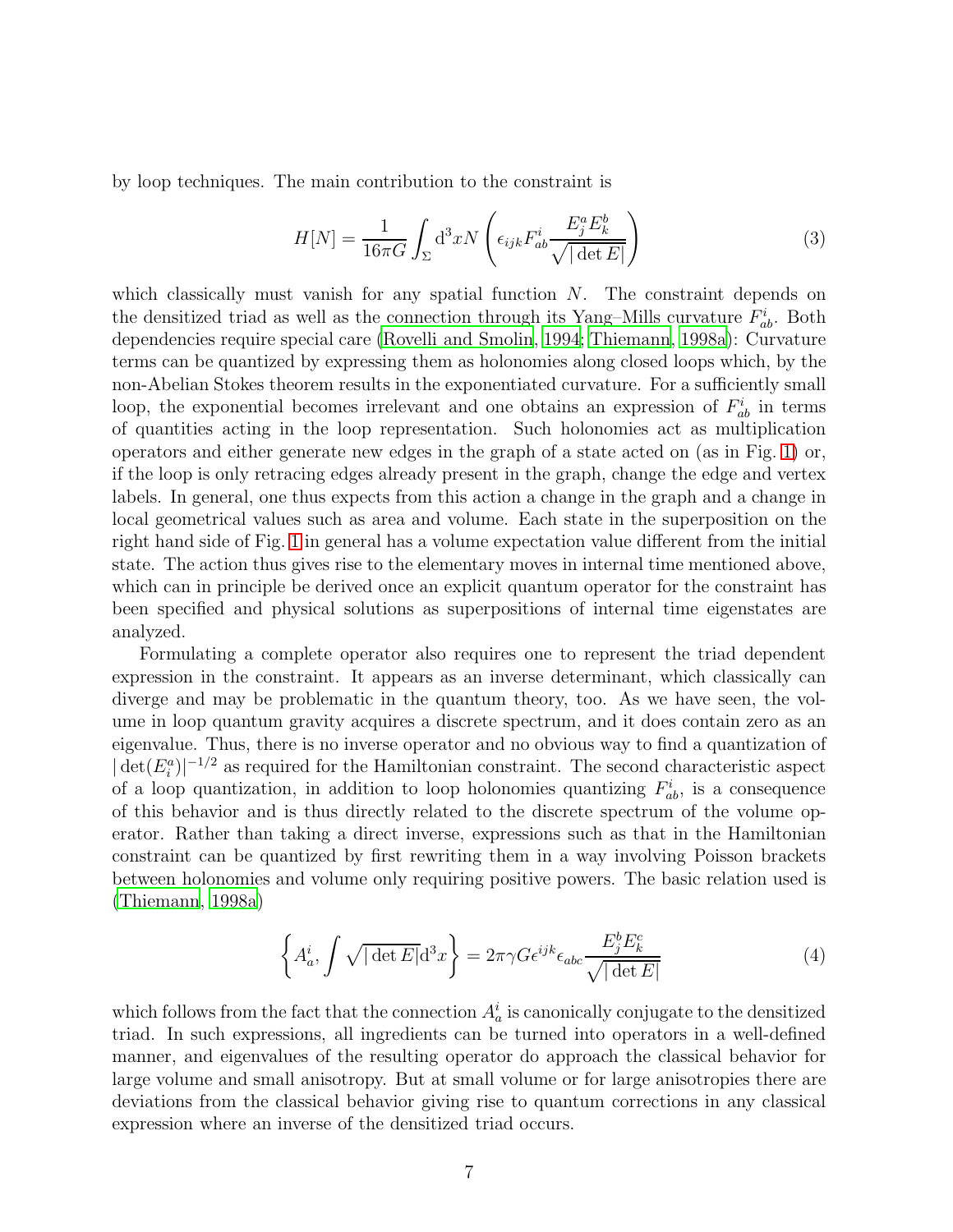The qualitative behavior of such inverse powers for small anisotropies can be illustrated well by explicit formulas from isotropic models [\(Bojowald](#page-20-9), [2002b\)](#page-20-9). Here, we have a single component p of the densitized triad  $E_i^a = p\delta_i^a$ , and a single connection component c in  $A_a^i = c \delta_a^i$  satisfying  $\{c, p\} = 8\pi \gamma G/3$ . Analogously to [\(4\)](#page-6-0) we write

$$
\{c, |p|^{1/2}\} = \frac{4}{3}\pi\gamma G|p|^{-1/2}
$$
\n(5)

showing the resulting inverse power of p even though no inverse is used on the left hand side.

Similarly to holonomies in the full theory, isotropic models of loop quantum cosmology only allow the quantization of exponentials  $e^{i\mu c}$  on a Hilbert space  $\ell^2(\mathbb{R})$  by  $(\psi_{\nu})_{\nu \in \mathbb{R}} \mapsto$  $(\psi_{\nu-\mu})_{\nu\in\mathbb{R}}$ , not of c itself [\(Ashtekar et al.](#page-19-2), [2003\)](#page-19-2). The Poisson bracket thus can be quantized only after c is expressed in terms of such exponentials, which in the isotropic case can be done exactly by

<span id="page-7-0"></span>
$$
\{c, \sqrt{|p|}\} = i\delta^{-1}e^{i\delta c} \{e^{-i\delta c}, \sqrt{|p|}\}\
$$

$$
= \frac{i}{2\delta} \left(e^{i\delta c} \{e^{-i\delta c}, \sqrt{|p|}\} - e^{-i\delta c} \{e^{i\delta c}, \sqrt{|p|}\}\right). \tag{6}
$$

The parameter  $\delta$  is to be chosen as a quantization ambiguity or may follow from a symmetry reduction of the quantum operator; see [\(Bojowald and Kastrup, 2000](#page-21-3); [Engle](#page-22-4), [2006;](#page-22-4) [Koslowski, 2006;](#page-22-5) [Engle](#page-22-6), [2007](#page-22-6); [Koslowski](#page-22-7), [2007\)](#page-22-7) for these developments. In the full theory where  $SU(2)$  expression are used, values for  $\delta$  are restricted to be half-integers. In the sec-ond line of [\(6\)](#page-7-0) we have ensured that the expression remains even under  $c \mapsto -c$  (including the derivative by  $c$  implicit in the Poisson bracket), which is required if the phase factors of an isotropic model are to be embedded as matrix elements of  $SU(2)$  holonomies in the full theory. (The map  $c \mapsto -c$  then appears as a consequence of the Weyl group.) Note, however, that the full situation with its non-Abelian holonomies taking values in  $SU(2)$ rather than just phase factors is more subtle [\(Bojowald, 2006a\)](#page-21-4), giving rise to additional quantum corrections compared to models based on Abelian U(1) holonomies. In isotropic models we then proceed by turning elementary phase space functions into basic operators and the Poisson bracket into a commutator divided by  $i\hbar$ ,

<span id="page-7-1"></span>
$$
\frac{1}{\sqrt{|p|}} = \frac{3}{8\pi\gamma\delta\ell_P^2} \left( e^{i\delta c} [e^{-i\delta c}, \sqrt{|\hat{p}|}] - e^{-i\delta c} [e^{i\delta c}, \sqrt{|\hat{p}|}] \right)
$$
(7)

(with the Planck length  $\ell_{\rm P} = \sqrt{G\hbar}$ ) which is densely defined and even finite [\(Bojowald,](#page-20-10) [2001b\)](#page-20-10). We only need to take the square root of the norm of  $\hat{p}$ , which for a self-adjoint operator  $(\hat{p}\psi)_{\nu} = p_{\nu}\psi_{\nu} = \frac{8}{3}$  $\frac{8}{3}\pi\gamma\ell_P^2\nu\psi_\nu$  can easily be done. Using the action of the basic operators one can directly compute the action and eigenvalues of [\(7\)](#page-7-1) in explicit form:

<span id="page-7-2"></span>
$$
\left(\frac{1}{\sqrt{|p|}}\right)_{\nu} = \sqrt{\frac{3}{8\pi\gamma}} \frac{1}{\delta\ell_{\rm P}} \left( \sqrt{|\nu + \delta|} - \sqrt{|\nu - \delta|} \right). \tag{8}
$$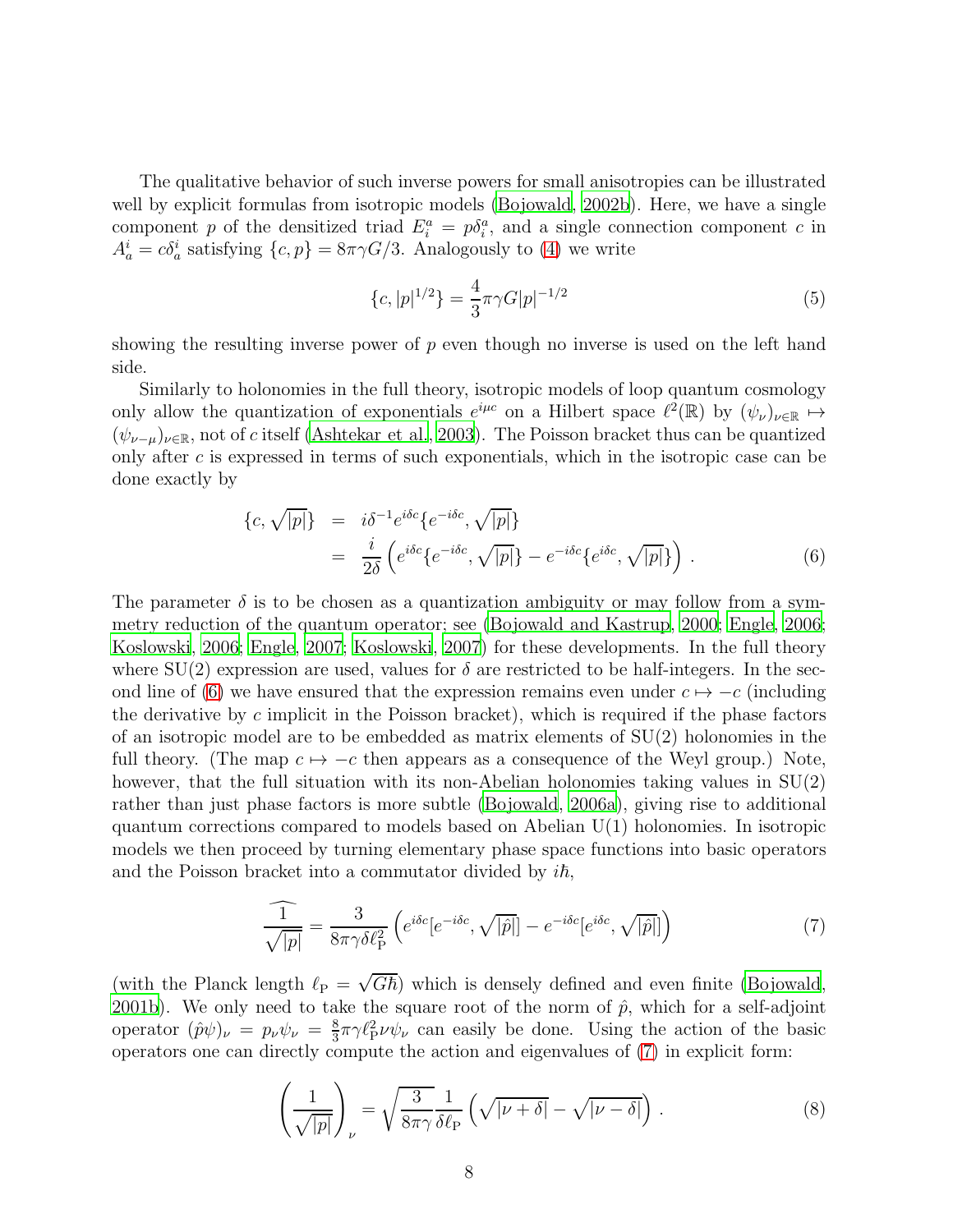

<span id="page-8-0"></span>Figure 2: Eigenvalues [\(8\)](#page-7-2) cubed of the inverse volume operator compared to the classical expectation  $a^{-3}$  (dashed). To the right of the peak deviations are due to perturbative corrections in  $\ell_P/a$ , while at and to the left of the peak stronger non-perturbative corrections occur. The functions are plotted with respect to a normalized scale factor  $a/a_0$ ,  $a_0^2 = \frac{8}{3}$  $\frac{8}{3}\pi\gamma\ell_{\rm P}^2$ , such that the peak occurs at  $a/a_0=1$ .

For  $|\nu| \gg \delta$  the expression is close to the classical value,

<span id="page-8-1"></span>
$$
\left(\frac{1}{\sqrt{|p|}}\right)_{\nu} = \frac{1}{\sqrt{|p_{\nu}|}} \left(1 + \frac{4\pi^2 \delta^2 \gamma^2 \ell_{\rm P}^4}{9p_{\nu}^2} + O(\ell_{\rm P}^8/p_{\nu}^4)\right) \tag{9}
$$

with only perturbative corrections in  $\ell_P^2/p_\nu$ , while there are strong, non-perturbative deviations for  $|\nu|$  comparable to and smaller than  $\delta$ ; see Fig. [2.](#page-8-0) The most drastic deviations occur at  $\nu = 0$  where [\(8\)](#page-7-2) vanishes while the classical expectation diverges. More general expressions including quantization ambiguities have been derived in [Bojowald \(2002c;](#page-20-11) [2004](#page-20-12)). This illustrates why operators for inverse densitized triad components can be well-defined in loop quantum gravity and remove divergences in Hamiltonians which would arise when fields are quantized on a classical metric background.

In the isotropic example used here, the basic densitized triad component is related to the conventional scale factor by  $|p| = a^2$ . A distinguished value of a defined in terms of the Planck length, such as the peak position of the quantized inverse, seems to be in conflict with the classical rescaling freedom of a by an arbitrary positive factor present in a flat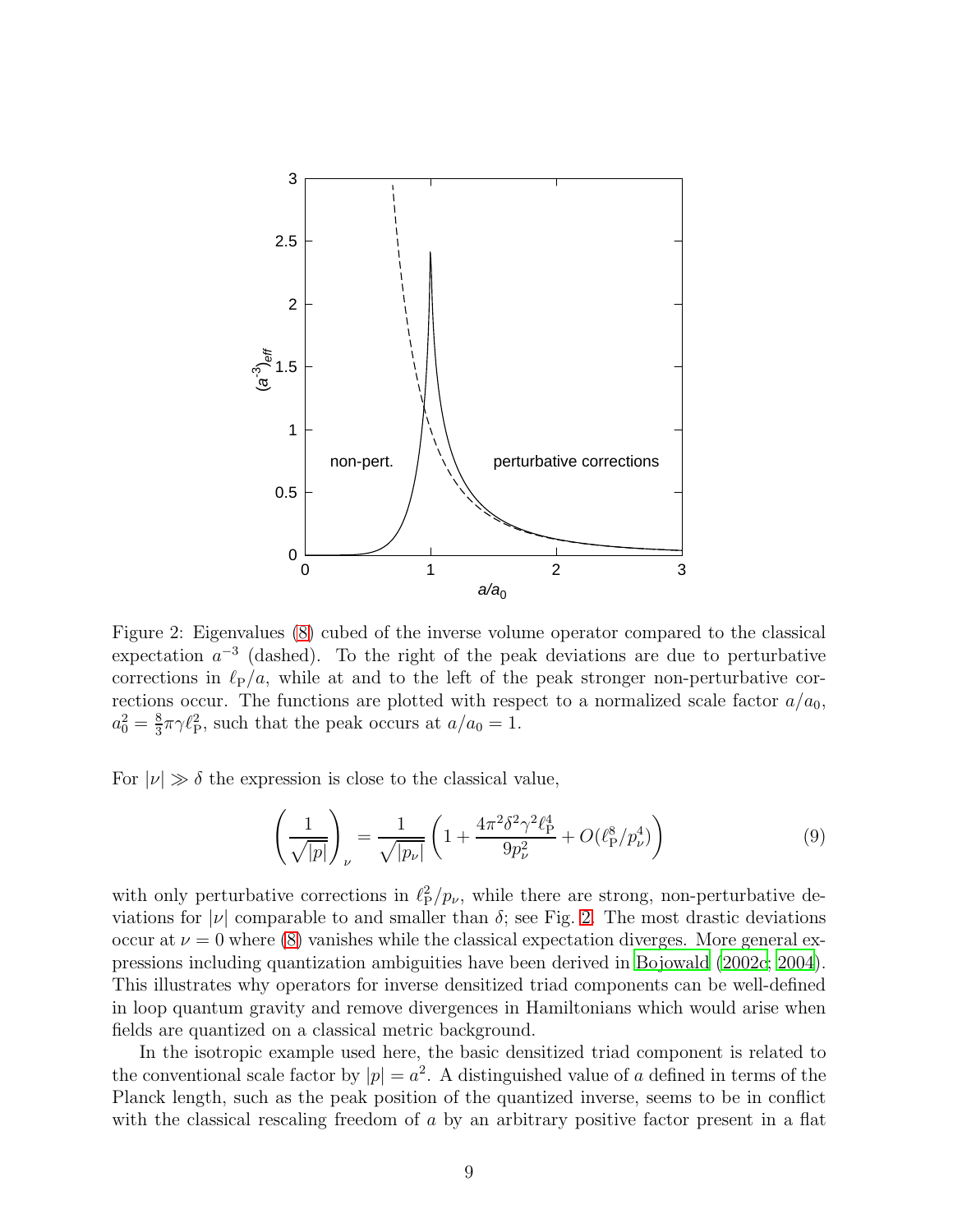isotropic model. This only poses an apparent problem which is resolved once operators are viewed in the proper inhomogeneous context [\(Bojowald](#page-21-5), [2006b\)](#page-21-5). Corrections to the classical behavior such as those embodied by the peak appear as functions of the local discrete scales, or local fluxes associated with individual edges in a graph. These local flux values can be viewed as elementary building blocks of a macroscopic region. Their size determines how many building blocks are present in a given region of a certain volume, and is thus relevant for physical implications: whether or not discreteness effects are significant depends on the ratios of elementary flux values to a macroscopic scale. In this way, the underlying discrete structure distinguishes scales even if the geometry is scale invariant macroscopically.

Inverse components of the densitized triad also appear in matter Hamiltonians, such as in

<span id="page-9-1"></span>
$$
H_{\phi}[N] = \int_{\Sigma} d^3x \left( \frac{1}{2} \frac{p_{\phi}^2}{\sqrt{|\det E_i^a|}} + \sqrt{|\det E_i^a|} V(\phi) \right) \tag{10}
$$

for a scalar field  $\phi$  with momentum  $p_{\phi}$ . Again, the loop quantization proceeds by rewriting the classical inverse determinant in the kinetic term in a form accessible to quantization [\(Thiemann](#page-23-8), [1998b](#page-23-8)), giving the classical behavior at large volume but quantum corrections when the total volume becomes smaller or anisotropies are large.

#### 2.4 Summary

Writing the basic action of a Hamiltonian constraint operator through moves of a discrete graph while an internal time variable such as volume changes may be difficult. But there are rather robust general aspects of the picture which we are going to use in what follows. Hamiltonian operators are discrete, with countably many contributions. Each contribution receives characteristic corrections to the classical form, which includes discretization corrections but also quantization effects such as those seen in [\(9\)](#page-8-1) for inverse powers of the spatial metric determinant. The size and number of all these contributions depends on the precise state which describes the universe. All ingredients are dynamical and in general change when an internal time variable changes. For instance, as the universe grows one expects the number of contributions to increase, corresponding to a refined lattice structure.[2](#page-9-0) A quantum correction from a single contribution may grow or shrink with this refinement, the precise behavior following from the operators.

Even in the absence of a direct line of derivations from a fundamental Hamiltonian to a refinement model, the form of operators indicates the general behavior of correction terms and how they change with a refined graph. The difficult part is to derive how an initial graph state evolves in internal time and how it is being refined. But once such a refinement prescription is known or assumed, the behavior of quantum corrections is rather robust. This makes it possible to construct phenomenological models based on an assumption for

<span id="page-9-0"></span><sup>&</sup>lt;sup>2</sup>This is a general expectation, not just based on basic properties of loop quantum gravity. It has been discussed in the context of string theory, too, for instance by [Mathur \(2003\)](#page-22-8).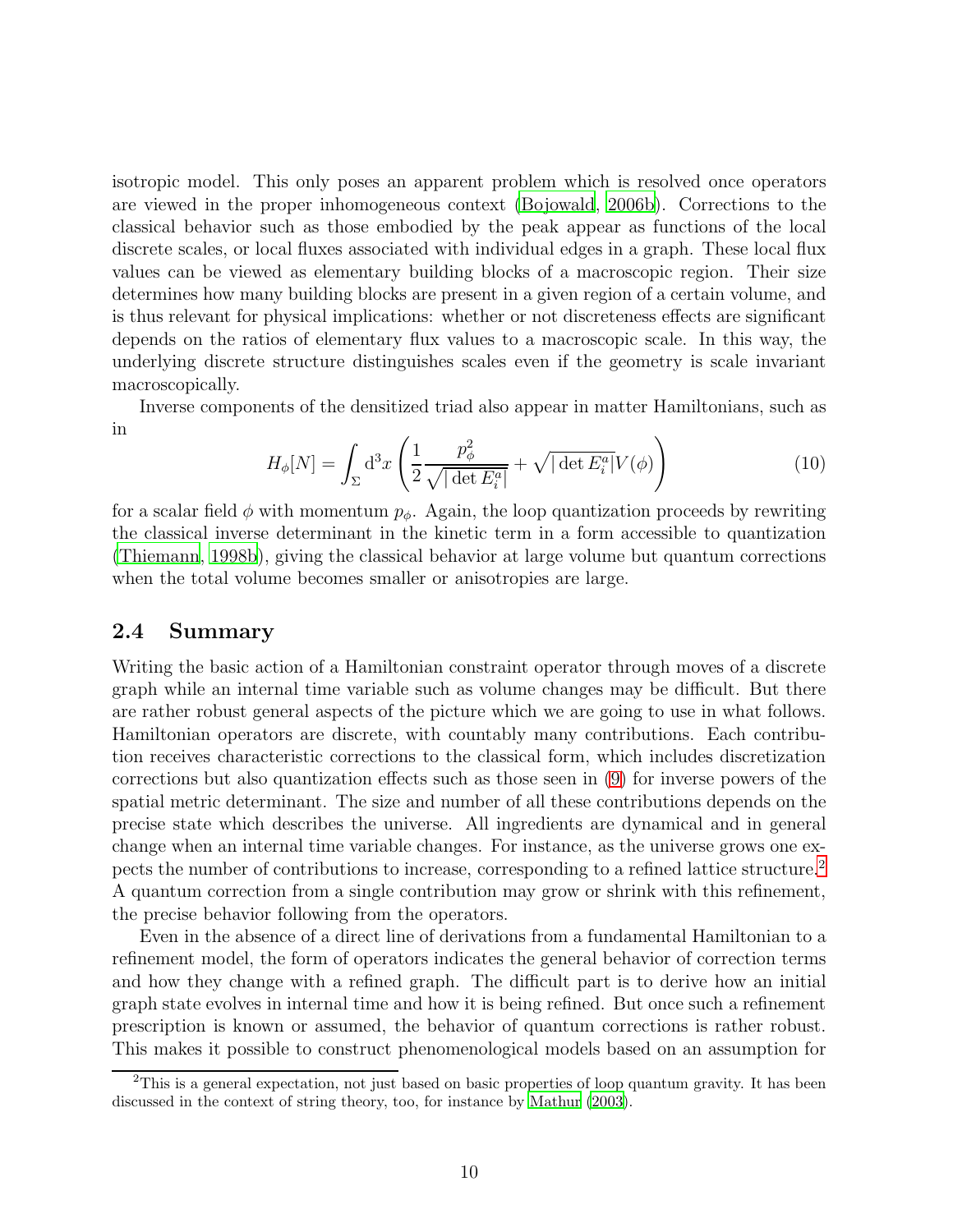graph refinements occurring with a change of internal time, which then implies the internal time dependence of corrections. A phenomenological Hamiltonian will result which allows one to analyze potential physical implications of these effects. The robustness of the procedure is underlined by the fact that there are independent arguments for certain refinements even in symmetry reduced models where one can analyze the dynamical equations more easily. Good semiclassical behavior can then be used as a criterion to select some refinements and rule out others [\(Ashtekar et al.](#page-20-13), [2006b;](#page-20-13) [Bojowald et al.](#page-21-6), [2007a\)](#page-21-6).

What we will use therefore is a phenomenological Hamiltonian depending on a function  $\mathcal{N}(V)$  describing the average number of vertices of a state as a function of the spatial volume. Changes in  $\mathcal{N}(V)$  indicate refinements of the graph during evolution. We cannot compute this function at the current level of developments. It can be a complicated function, but for short evolution times, which is sufficient for the dark energy problem, one can assume a power law  $\mathcal{N}(V) \propto V^{\alpha}$ . Theoretical considerations indicate that  $\alpha$  should be in the range  $0 < \alpha < 1$ : a fundamental Hamiltonian constraint operator typically creates new vertices and increases the edge spins. If edge spins remained constant, the growth in volume could only come from the number of vertices at constant vertex contributions and thus  $\mathcal{N} \propto V$ . If only edge spins change but the number of vertices remains constant, we obviously have  $\mathcal{N} = \text{const.}$  Thus, since both vertex creation and edge spin increase happens at the same time, the actual power low must be somewhere in between. Restrictions could be found by detailed semiclassical analyses as in [\(Bojowald](#page-21-6) et al., [2007a](#page-21-6)), or phenomenologically as we will see below.

# 3 The dark energy problem: Possible contributions from loop quantum gravity

Although loop quantum gravity by its general formalism provides a well-defined formulation of possible quantum dynamics, including the gravitational as well as matter fields, the resulting equations for physical states annihilated by the constraint operators as sketched above are complicated. They do simplify in symmetric models, most notably in homogeneous ones as they are often used in cosmology, but this is unlikely to provide insights to the dark energy problem of a large, classical universe. All facets of the dark energy problem, from the viewpoint of loop quantum gravity, require properties of inhomogeneous states. This involves a more detailed analysis of the full constraint equations, which is still in progress. Nevertheless, despite this lack of understanding of details there are indications for possible contributions of loop quantum gravity to the dark energy problem.[3](#page-10-0)

<span id="page-10-0"></span><sup>&</sup>lt;sup>3</sup>We only discuss here mechanisms by which dark energy could be provided through an ingredient of loop quantum gravity. Investigations in loop quantum cosmology where a fluid with negative equation of state parameter is assumed are not covered; see e.g. [\(Sami et al.](#page-23-9), [2006](#page-23-9); [Samart and Gumjudpai, 2007\)](#page-23-10).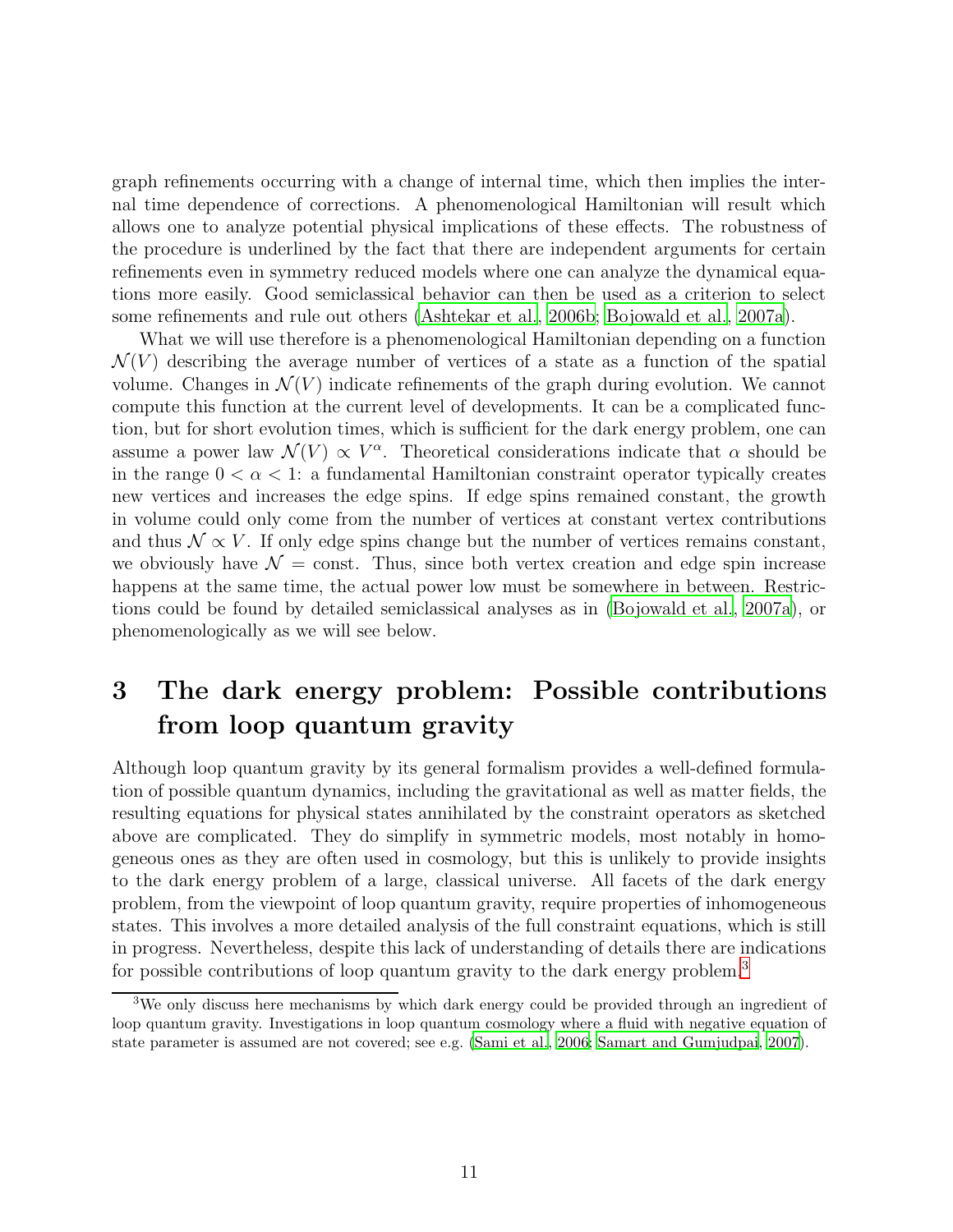#### 3.1 Implications of connection variables

We start with results which do not, at least currently, use loop quantum gravity but which crucially rely on the same basic variables given by real Ashtekar variables. Since many general properties of loop quantum gravity—the use of holonomies and fluxes as basic operators of a well-defined background independent quantization with the resulting discrete flux spectrum—are consequences of the type of basic variables used, independent implications of these variables are likely to be realized in loop quantum gravity, too.

The Ashtekar connection  $A_a^i = \Gamma_a^i + \gamma K_a^i$  is defined in terms of the spin connection  $\Gamma_a^i$  compatible with the densitized triad  $E_i^a$  and extrinsic curvature  $K_a^i$  only up to a real parameter  $\gamma > 0$ . This constant, the Barbero–Immirzi parameter [\(Barbero G.](#page-20-5), [1995;](#page-20-5) [Immirzi, 1997\)](#page-22-0), can be changed arbitrarily by a canonical transformation for pure gravity or with bosonic fields. As pointed out recently by Perez and Rovelli  $(2006)^4$  $(2006)^4$  and elaborated by [Freidel et al. \(2005](#page-22-9)) and [Mercuri \(2006\)](#page-22-10), however, the value of  $\gamma$  does have a physical effect on fermion fields due to their coupling to the connection. The fermion current provides a source for torsion. Solving for and eliminating torsion in the Dirac action, one obtains an effective current-current interaction whose strength depends on  $\gamma$ .

[Alexander and Vaid \(2007\)](#page-19-3) observe that the form of this four-fermion interaction resembles what is used in the BCS theory of superconductivity. Non-perturbative effects imply the instability of the fermionic ground state and its decay into a condensate effectively described by a scalar. This condensate may provide a source of dark energy which is dynamical in the history of the universe. The corresponding scalar would then play the role of either an inflaton or quintessence field. Loop quantum gravity may help in formulating the specifics of this construction but has not been applied yet.

#### 3.2 Finiteness of vacuum energy

The construction of Hamiltonian constraint operators and matter Hamiltonians sketched above results in operators which are well-defined mathematically. A normal ordering as used in quantum field theories on curved background space-times, where Hamiltonians would be diverging without proper subtractions, is not needed. This makes it possible, at least in principle, to determine the coupling of vacuum energy to the gravitational field within the theory. Additional assumptions on the form of subtraction need not be imposed, although there are quantization ambiguities which may influence the resulting value of gravitationally active vacuum energy. Despite of the presence of such ambiguities, a derivation would indicate whether or not a large amount of fine tuning would be necessary to be in agreement with current observations.

The finiteness of Hamiltonian operators in loop quantum gravity can be traced back to the underlying background independence [\(Thiemann](#page-23-7), [1998a\)](#page-23-7): by taking into account the full metric in the quantization, rather than treating it as a classical background field, regularization parameters which when sent to zero would give rise to divergences in a

<span id="page-11-0"></span><sup>4</sup>Related observations were made earlier by [Ashtekar \(1991](#page-19-4)) and [Nicolai et al. \(2005\)](#page-22-11).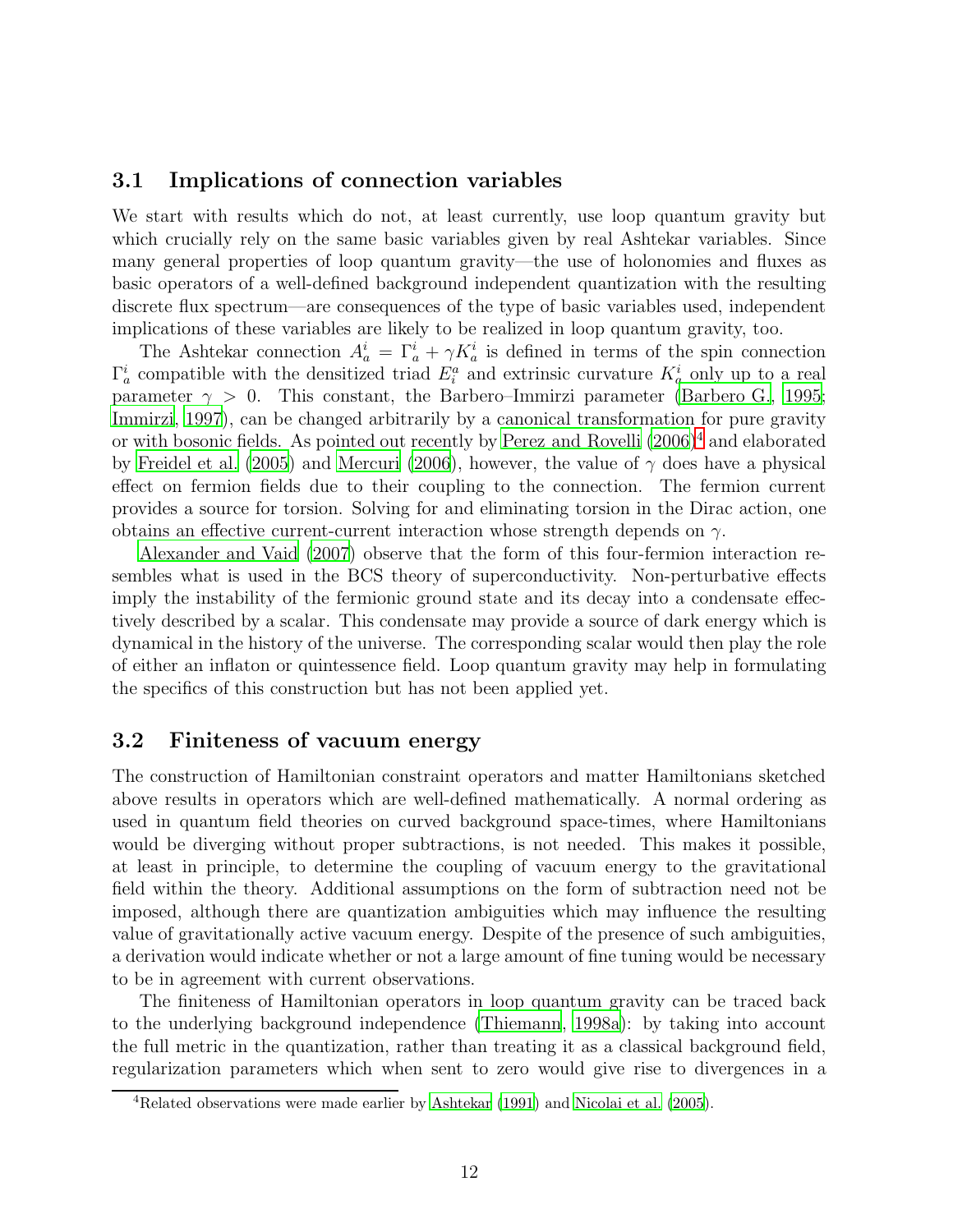quantization on a background cancel out completely in the background independent quantization. Thus, Hamiltonians are well-defined operators with dense domains of definition, and any physical situation can be described by a quantum state with finite expectation values of Hamiltonians. (Since these operators are typically unbounded, not every state lies in their domain of definition. But any physical situation can be described arbitrarily closely by a state in the domain of definition due to its denseness, which is sufficient given the finite precision of any measurement.) In particular, the expectation value in the vacuum of a quantum field in a quantum universe must be finite, and the vacuum energy cannot diverge. The central question is whether or not this just reproduces the value obtained by choosing a Planck-size cut-off in a Fock quantization.

While these methods lead to such a very general statement about the finiteness of the vacuum energy, which could play the role of dark energy if its size has the correct magnitude, specific results are more difficult to derive. First, one would like to make contact between this fully background independent quantization and quantum field theories on a curved background so as to see how the common divergences are avoided precisely without an explicit normal ordering. Preliminary results have been derived by [Sahlmann and Thiemann \(2006a](#page-23-12)[;b\)](#page-23-13). From the point of view of quantum field theory on curved space-times one can effectively view the finiteness of vacuum energy in loop quantum gravity as a cut-off provided by the underlying discrete structure of loop quantum gravity. On the grounds of dimensional arguments one would expect that the cut-off occurs at Planckian values of energy or length, which would certainly result in the well-known mismatch between the predicted and observed cosmological constants. To understand this issue one has to go beyond dimensional arguments and do a dedicated calculation of expectation values of Hamiltonians in semiclassical states which can be associated with a quantum field theoretical vacuum. Here, the full complexity of loop Hamiltonians strikes and makes the calculation very involved. Preliminary investigations have been done, but not yet resulted in any numerical estimates.

It is to be expected that vacuum energy in this formalism does not only depend on the matter state but also on quantum geometry, i.e. the precise discrete structure emerging from a physical state as described in Sec. [2.](#page-2-0) Dimensional arguments can then easily fail due to the presence of several length scales: the Planck length, a macroscopic scale such as the Hubble length in cosmology, and the discreteness scale somewhere in between the former two scales. Loop quantum gravity in general gives only a lower bound for the discreteness scale close to the Planck length, but the precise value can well be larger depending on the actual quantum state. It has to be determined from properties of a physical solution of quantum gravity which can describe our universe. For a discreteness scale different from the Planck length, dimensional arguments are not sufficient for simple estimates of results and detailed calculations are required. This is similar to effective theories in a cosmological context as pointed out in [Bojowald \(2007a\)](#page-21-7). Effective arguments also apply to the problem at hand here, as described next.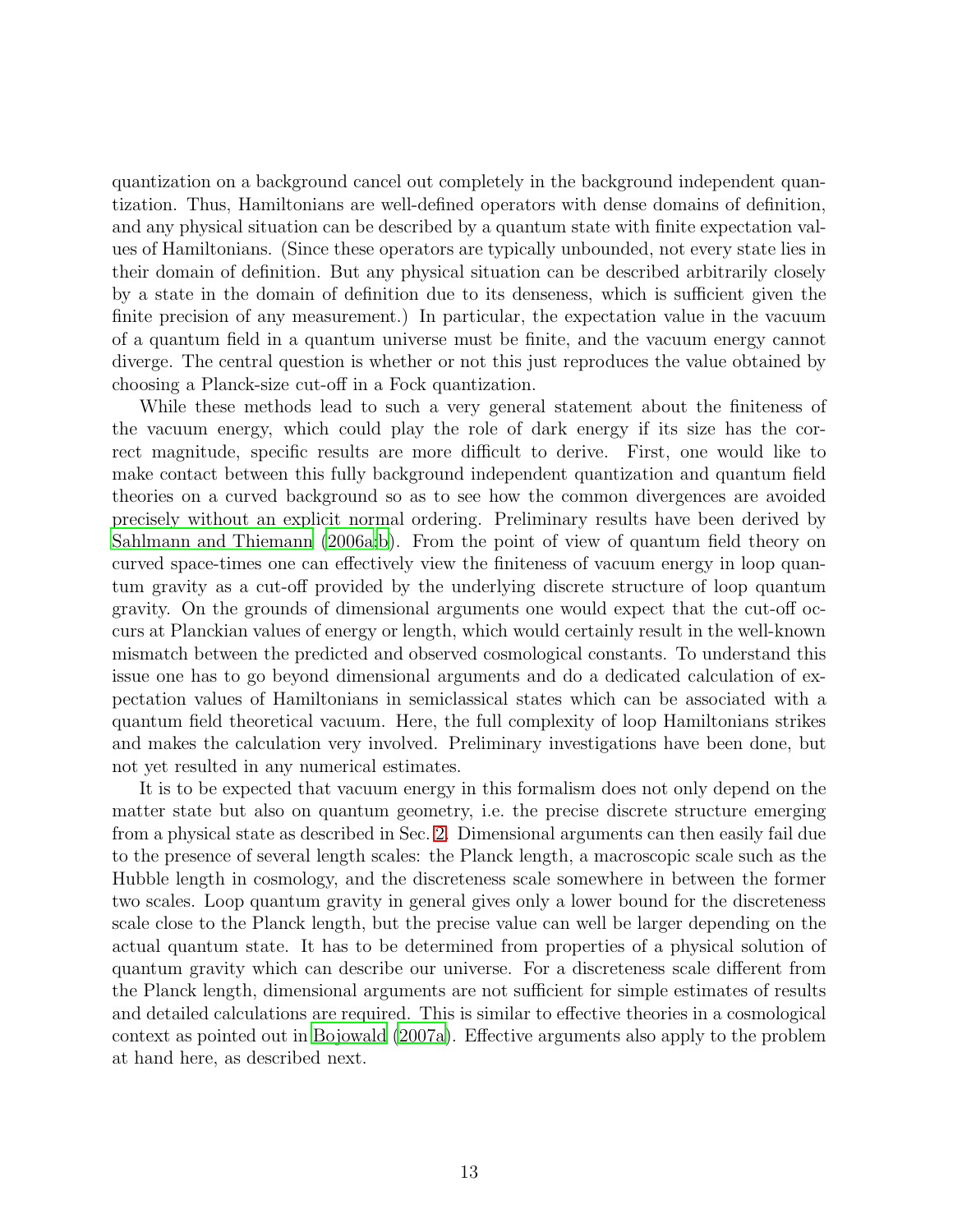#### 3.3 Effective negative pressure

Rather than understanding dark energy as the vacuum energy of quantum fields, it could be a quantum effect which, when expressed in a Friedmann–Robertson–Walker solution, resembles an effective matter contribution giving rise to negative pressure. In loop quantum gravity, an explanation of dark energy could be provided in this manner. In isotropic models, loop quantum cosmology has revealed a source for negative pressure from quantum corrections [\(Bojowald, 2002a\)](#page-20-14). This happens on small scales where quantum geometry modifies the behavior of functions such as the inverse volume which classically diverge at zero spatial extension. As seen in Fig. [2,](#page-8-0) the isotropic quantum version of the inverse cuts off the divergence and bends the curve down to zero [\(Bojowald](#page-20-10), [2001b](#page-20-10)).<sup>[5](#page-13-0)</sup> Effective matter Hamiltonians, which always contain the inverse determinant of the densitized triad, are thus increasing as functions of volume at early times which replaces the classical decreasing behavior. It is then easy to see why negative pressure arises: by thermodynamics pressure is defined as the negative derivative of energy by volume. If energy starts to increase with volume when small scales are reached, negative pressure automatically results.

#### 3.3.1 The scenario

While these effects can be used in inflationary scenarios which require negative pressure at early times [\(Bojowald, 2002a;](#page-20-14) [Tsujikawa et al.](#page-23-14), [2004](#page-23-14); [Bojowald et al.,](#page-21-8) [2004a;](#page-21-8) [Date and Hossain](#page-22-12), [2005\)](#page-22-12), the effects quickly subside once the universe has expanded to some size very small compared to its current one. In fact, such a quantum geometry epoch of inflation typically does not last long enough to provide all 60 e-foldings required for successful structure formation. Moreover, such an isotropic model with only inverse volume corrections is not very accurate at large volume because it does not fully take into account the dynamical discreteness of space manifesting itself in lattice refinements determined by the elementary moves of a Hamiltonian constraint. Rather, during expansion the discrete structure of space subdivides as described in Sec. [2](#page-2-0) which can be modeled by adding new small, discrete patches resulting from new vertices of graphs. The number of patches is expected to grow with the volume,  $\mathcal{N} \sim V^{\alpha}$  for some constant  $0 < \alpha < 1$ , which indeed has recently been recognized to resolve some technical problems related to isotropic models on large scales [\(Ashtekar et al.](#page-20-15), [2006a;](#page-20-15) [Bojowald](#page-21-5), [2006b;](#page-21-5) [Bojowald et al.](#page-21-6), [2007a\)](#page-21-6). The parameter  $\alpha$  is to be determined from the precise behavior as depicted in Fig. [1.](#page-5-0) When the number of patches increases with volume, their size stays nearly constant or could even decrease. Thus, some of the small-scale corrections active in the very early phase can remain or reemerge later if they had subsided. How precisely this happens is a complicated dynamical process of a system with many independent but dynamically coupled ingredients. While a

<span id="page-13-0"></span> ${}^{5}$ This is no longer the case for the eigenvalues of analogous operators in anisotropic situations. However, in that case it is not the full spectrum which is relevant but the part of the spectrum realized along a dynamical state (i.e. evaluated in volume eigenstates in its superposition if volume is used as internal time) . In isotropic models, both concepts coincide since the minisuperspace is 1-dimensional and thus any geometrical trajectory reaching zero volume must fill out the whole small volume region. This is different in the absence of isotropy where dynamical information is much more crucial [\(Bojowald, 2006a\)](#page-21-4).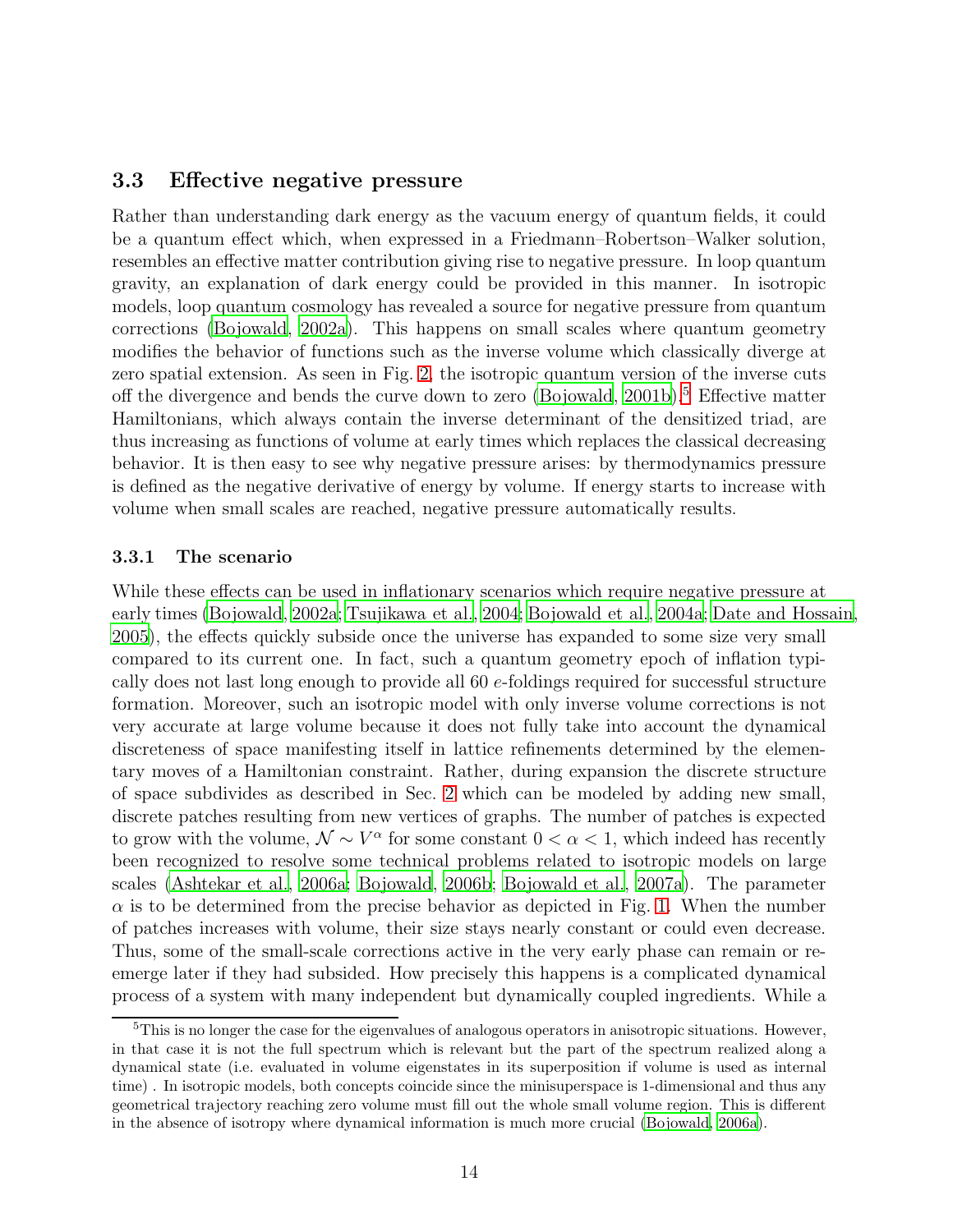derivation from first principles is currently out of reach, one can arrive at estimates on the overall behavior based on the history of the universe. After the first, quantum geometry powered phase of inflation the strong effects causing this phase must subside due to growing edge labels. It follows a long stretch of evolution with only minor corrections, during which most of the standard model of cosmology takes place (including a second phase of inflation). While there are no strong quantum gravity effects in this regime, small perturbative corrections are always present and may change some of the observable properties due to their effect on perturbative inhomogeneities [\(Bojowald et al., 2007c\)](#page-21-0). Such effects of perturbations around Friedmann–Robertson–Walker space-times do not contribute negative pressure to the energy balance. But when inhomogeneous properties of non-perturbative states are considered, a negative pressure contribution results as we will show below.

This scenario is in principle testable by direct calculations in the full theory which would have to demonstrate the sketched behavior of edge spins: they first have to grow on average when the total volume is still rather small leading to a semiclassical regime, but then remain nearly constant (or even start to decrease) while the universe as a whole expands. Thus, there should be a point where an overall growth in both edge spins and the number of vertices turns over to growth dominated by the number of vertices at nearly constant edge spins. Independently of whether or not this can be shown from a fundamental Hamiltonian, one can already test the scenario phenomenologically. The question is if this effect will be sufficient for the amount of dark energy needed, or maybe even too much?

#### 3.3.2 A phenomenological model

To determine this more quantitatively one needs to use the relevant equations as they are corrected by quantum gravity effects. Rather than dealing directly with Hamiltonian operators and semiclassical states we write a classical Hamiltonian which includes some of the effects described previously. This can be seen to arise as an expectation value of the fundamental matter Hamiltonian in a semiclassical state, along the lines of a general scheme to derive effective equations [\(Bojowald and Skirzewski](#page-21-9), [2006;](#page-21-9) [2007](#page-21-10)). In particular, we incorporate the discreteness of space, building the total matter energy by summing over discrete patches. The size of each patch is taken to be dynamical to take into account the occurrence of lattice refinements. Finally, whenever there is an inverse of densitized triad components in the matter Hamiltonian we include correction functions for effects seen in quantum inverse operators. Then, matter energy with a classical form [\(10\)](#page-9-1) for a scalar field  $\phi$  as before is given by a Hamiltonian<sup>[6](#page-14-0)</sup>

<span id="page-14-1"></span>
$$
H_{\text{matter}} = \sum_{v} \left( \frac{1}{2} \frac{p_{\phi}(v)^2}{R(v)^3} + V(\phi)R(v)^3 \right) = \sum_{v} R(v)^3 \rho_{\text{matter}}(v) \,. \tag{11}
$$

<span id="page-14-0"></span> $6$ We just use this as a typical example but do not assume the presence of any fundamental scalar field; expressions will be similar for realistic matter fields. In fact, a strength of the loop quantum cosmological mechanism to provide negative pressure is that it would work for any matter field through its kinetic term in the Hamiltonian, rather than a fine-tuned potential of a postulated scalar. See [\(Bojowald and Das](#page-21-11), [2007;](#page-21-11) [Bojowald et al.](#page-21-12), [2007b\)](#page-21-12) for analogous quantum corrections to Maxwell and Dirac Hamiltonians.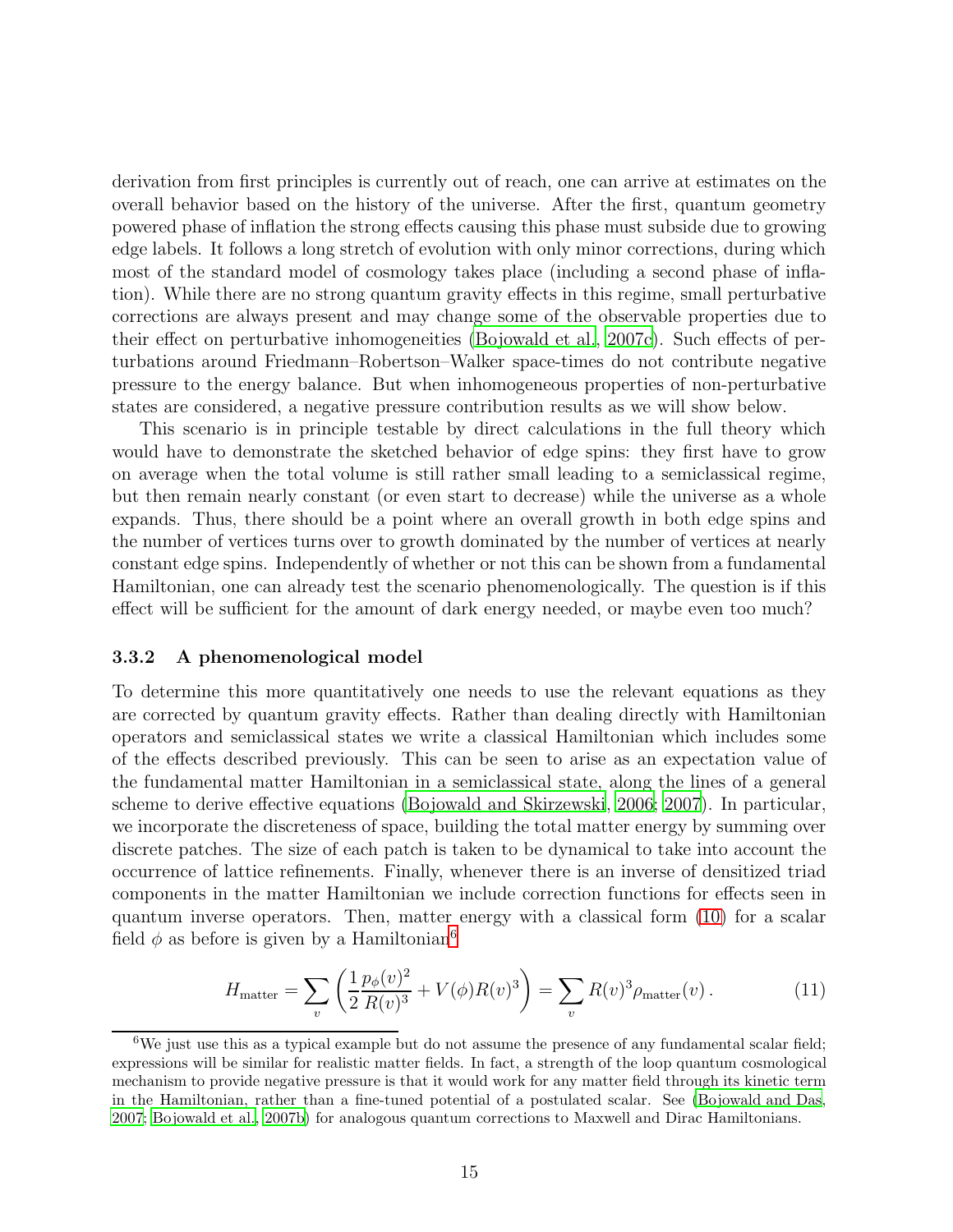In this expression, we use the patch position v, its radial size  $R(v)$  and local energy density  $\rho(v)$ . The inverse patch volume  $R(v)^{-3}$  present in the kinetic term is the main term receiving quantum corrections in its effective expression

<span id="page-15-1"></span>
$$
d(R) = R^{-3}(1 + CR^{-2}\ell_{\rm P}^2 + \cdots)
$$
\n(12)

with a constant  $C > 0$  which is determined by the specific quantization. Here, we are using only perturbative corrections to the inverse, excluding non-perturbative ones which are realized at much smaller values of the patch size where the universe would not be semiclassical at all. The value of C in inverse volume operators is subject to quantization ambiguities [\(Bojowald](#page-20-11), [2002c](#page-20-11); [2004](#page-20-12)) also affecting the Hamiltonian operator itself from which an effective Hamiltonian [\(11\)](#page-14-1) is derived. The eigenvalue expression [\(9\)](#page-8-1), for instance, used for an expression  $(|p|^{-1/2})_{\nu(a)}^3$  resulting in  $a^{-3}$  for large a, gives a coefficient  $C = 4\pi^2 \gamma^2 \delta^2/3 \approx 0.742\delta^2$  which, using the value  $\gamma \approx 0.2375$  as derived from black hole entropy calculations [\(Ashtekar et al.](#page-19-5), [1998;](#page-19-5) [2000;](#page-19-6) [Domagala and Lewandowski](#page-22-13), [2004;](#page-22-13) [Meissner](#page-22-14), [2004\)](#page-22-14), is of order one if  $\delta$  is of order one as expected; see [\(Bojowald, 2006b\)](#page-21-5).<sup>[7](#page-15-0)</sup> However, in this expansion the leading correction term is of the order  $\ell_{\rm P}^4/p^2 = \ell_{\rm P}^4/a^4$ , and there is no term of order  $\ell_P^2/p$  since the quantization is invariant under orientation reversal  $p \mapsto -p$ . Terms of second order can nevertheless result when one uses expectation values in semiclassical states, as they are relevant for effective equations [\(Bojowald and Skirzewski](#page-21-9), [2006;](#page-21-9) [Skirzewski, 2006](#page-23-15); [Bojowald and Skirzewski](#page-21-10), [2007\)](#page-21-10), rather than eigenvalues. The computation of the corresponding C then requires more detailed knowledge of the state but can in principle be performed.

General properties of the quantization imply that  $C$  must be positive, a property which will play an important role. Moreover, generically only even powers of  $\ell_P/R$  occur in the correction terms because the expression for inverse powers is a function of basic, area-like fluxes, used in the underlying quantum theory, whose norm is the square of  $R$ . With this correction, there will be a new term

$$
H_{\text{quantum}} = \frac{1}{2} \sum_{v} \left( d(R(v)) - R(v)^{-3} \right) p_{\phi}(v)^{2} = \frac{C}{2} \sum_{v} p_{\phi}(v)^{2} \frac{\ell_{\text{P}}^{2}}{R(v)^{5}}
$$

in any matter Hamiltonian  $H_{\text{matter}} = H_{\text{classical}} + H_{\text{quantum}}$ . This can be estimated using an approximately homogeneous matter distribution and the virial theorem which states that energy contributed by the kinetic term should be half the total energy. Thus,

$$
\frac{1}{2} \frac{p_{\phi}(v)^2}{R(v)^3} \sim \frac{1}{2} R(v)^3 \rho_{\text{matter}}(v)
$$

and

$$
H_{\text{quantum}} = \frac{C}{2} \sum_{v} \rho_{\text{matter}}(v) \ell_{\text{P}}^2 R(v) \,.
$$

<span id="page-15-0"></span><sup>&</sup>lt;sup>7</sup>Although [\(9\)](#page-8-1) was derived for an isotropic model with  $a^{-3}$  being the total inverse volume, a very similar expression results for the local patch sizes [\(Bojowald et al., 2007d\)](#page-21-13).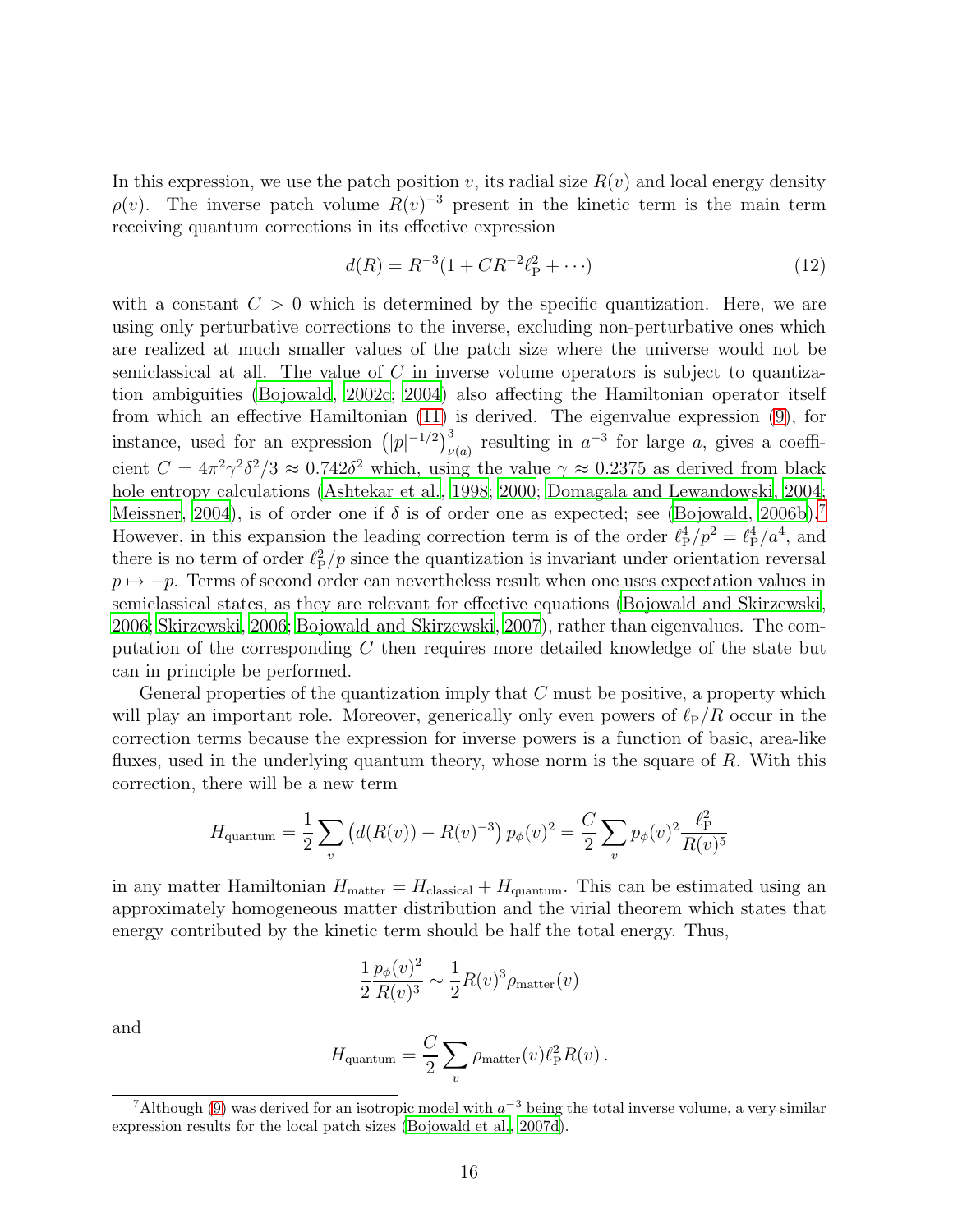Finally, the patch size is the total size of the universe divided by the number  $\mathcal N$  of patches,  $R(v)^3 = a^3/N$ , resulting in

$$
H_{\rm quantum} = \frac{C}{2} \sum_{v} \rho_{\rm matter}(v) \ell_{\rm P}^2 a / \mathcal{N}^{1/3} \sim \frac{C}{2} \mathcal{N}^{2/3} \rho_{\rm matter} \ell_{\rm P}^2 a
$$

for a nearly homogeneous matter distribution among the  $N$  patches.

This is the contribution obtained by adding up quantum corrections for all  $\mathcal N$  patches. Since  $\mathcal N$  is increasing with a,  $H_{\text{quantum}}$  indeed contributes negative pressure resulting from an energy contribution increasing with volume. More precisely, for the case<sup>[8](#page-16-0)</sup>  $\mathcal{N}(a) \sim$  $\mathcal{N}_0(a/\ell_{\mathrm{P}})^3$  with some constant  $\mathcal{N}_0$  of order one, we obtain

$$
H_{\text{quantum}} \sim \Lambda a^3
$$

with a (cosmological) constant  $\Lambda$ . This implies an equation of state where pressure is the negative energy density, the currently preferred value by observations. Moreover, the size of  $\Lambda = \frac{1}{2} C \mathcal{N}_0^{2/3} \rho_{\text{matter}}$  is the same as that of matter up to constant factors of order one. This case corresponds to  $\alpha = 1$  in the parameterization  $\mathcal{N}(V) \propto V^{\alpha}$  as a function of volume motivated in Sec. [2.](#page-2-0) As explained there, the balance between changing edge spins and the creation of new vertices provides this value as a limiting case of a general range  $0 < \alpha < 1$ . For  $\alpha \neq 1$ , we have  $\mathcal{N}(a) \sim \mathcal{N}_0(a/\ell_P)^{3\alpha}$ , resulting in

$$
H_{\text{quantum}} \sim \frac{C}{2} \mathcal{N}^{2/3} \rho_{\text{matter}} \ell_{\text{P}}^2 a = \lambda a^{1+2\alpha} \tag{13}
$$

with a constant  $\lambda = \frac{1}{2} C \mathcal{N}_0^{2/3} \rho_{\text{matter}} \ell_P^{2(1-\alpha)}$  $P_P^{2(1-\alpha)}$ . In this case, the energy density of the quantum correction "fluid" is

$$
\rho_{\text{quantum}} = a^{-3} H_{\text{quantum}} \sim \lambda a^{2(\alpha - 1)}
$$

and its pressure (defined as the negative derivative of energy by volume)

$$
P_{\rm quantum} = -\frac{\mathrm{d}H_{\rm quantum}}{\mathrm{d}(a^3)} = -\frac{1+2\alpha}{3}\lambda a^{2(\alpha-1)} = -\frac{1+2\alpha}{3}\rho_{\rm quantum}.
$$

The equation of state parameter is thus

<span id="page-16-1"></span>
$$
w = -\frac{1+2\alpha}{3} \tag{14}
$$

which is between  $-1/3$  and  $-1$  for the range  $0 < \alpha < 1$ .

Qualitatively, we rather naturally obtain all the observational properties without additional input. Although the precise form of lattice refinements or a precise estimate for  $\alpha$  is not yet available, falsifiable predictions are possible. In particular, one can relate the

<span id="page-16-0"></span><sup>&</sup>lt;sup>8</sup>We normalize the scale factor such that  $\mathcal{N} = \mathcal{N}_0$  for  $a = \ell_P$  is the number of vertices of a Planck size universe, which one typically expects to be of order one. This implies that the current scale factor in this normalization is huge.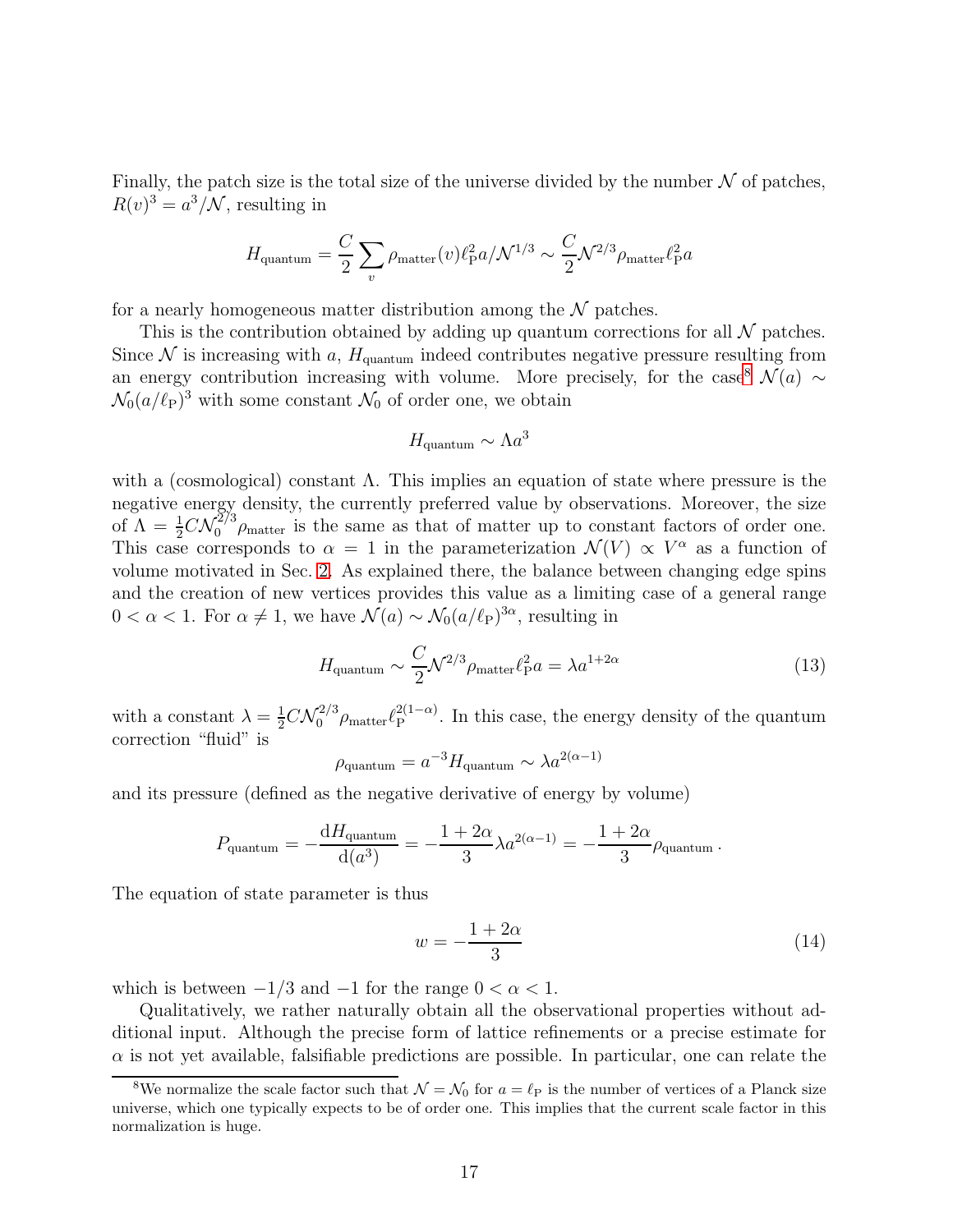equation of state parameter to the size of the current contribution by dark energy. If  $\alpha = 1$ , as we have seen, we obtain  $w = -1$  and a value of the cosmological constant of the same order as the matter energy density. The Planck length dropped out of the final expression, and thus there is no remaining factor of  $a/\ell_{\rm P}$  in relating  $\rho_{\rm quantum}$  to  $\rho_{\rm matter}$ , which could give large or small factors compared to the matter density. If such factors were present, they would result in a cosmological constant off by orders of magnitude unless they appear in a form taken only to small powers. If  $\alpha \neq 1$ , the Planck length does not cancel out completely and one has to worry about large factors in the final value for  $\rho_{quantum}$  not of the same order as the matter density. Ratios of  $a/\ell_{\rm P}$  appear in

<span id="page-17-0"></span>
$$
\frac{\rho_{\text{quantum}}}{\rho_{\text{matter}}} = \frac{1}{2} C \mathcal{N}_0^{2/3} \left(\frac{\ell_{\text{P}}}{a}\right)^{2(1-\alpha)} \tag{15}
$$

with small powers only if  $\alpha$  is near one. For  $\alpha \approx 1$  one still obtains a dark energy contribution of the order of the matter density, giving a phenomenological constraint on the value for  $\alpha$ . Even if  $\alpha$  cannot be computed easily from the fundamental gravitational Hamiltonian to confirm that a value near  $\alpha = 1$  is indeed realized, there is an interesting phenomenological cross-check: As we have seen, the value of  $\alpha$  also influences the equation of state of dark energy. Near  $\alpha = 1$  the equation of state is close to that of a cosmological constant,  $w = -1$ . For smaller values of  $\alpha$  one approaches the equation of state parameter  $w = -1/3$ . Thus, the scenario described here, giving a relation between the equation of state parameter and the order of magnitude of dark energy density in terms of a single parameter  $\alpha$ , is testable by precise observations of the dark energy parameters, including its equation of state.

## 4 Conclusions

Loop quantum gravity becomes better and better understood and its crucial properties are studied in more and more realistic models. Since recently, inhomogeneous situations are being looked at in detail and the basic mathematical framework has been derived. This has led to several possible ingredients to solving the dark energy problem, although no complete proposal for a solution exists so far. Well-defined matter Hamiltonians make it possible at least in principle to determine what the size of vacuum energy in a semiclassical state is, and how it couples to gravity to play the role of dark energy. While explicit calculations at a fundamental level are still out of reach, a framework for effective equations applicable to this situation exists. In this way, several technical and conceptual difficulties can be circumvented. For instance, one would not need completely specified semiclassical states but can systematically determine their properties order by order in a semiclassical expansion. Also this is still being worked out, and so no clear result concerning dark energy exists. What does exist are phenomenological models as described here which allow one to test if typical effects of quantum gravity can have implications even in a large, classical universe and contribute to the understanding of dark energy.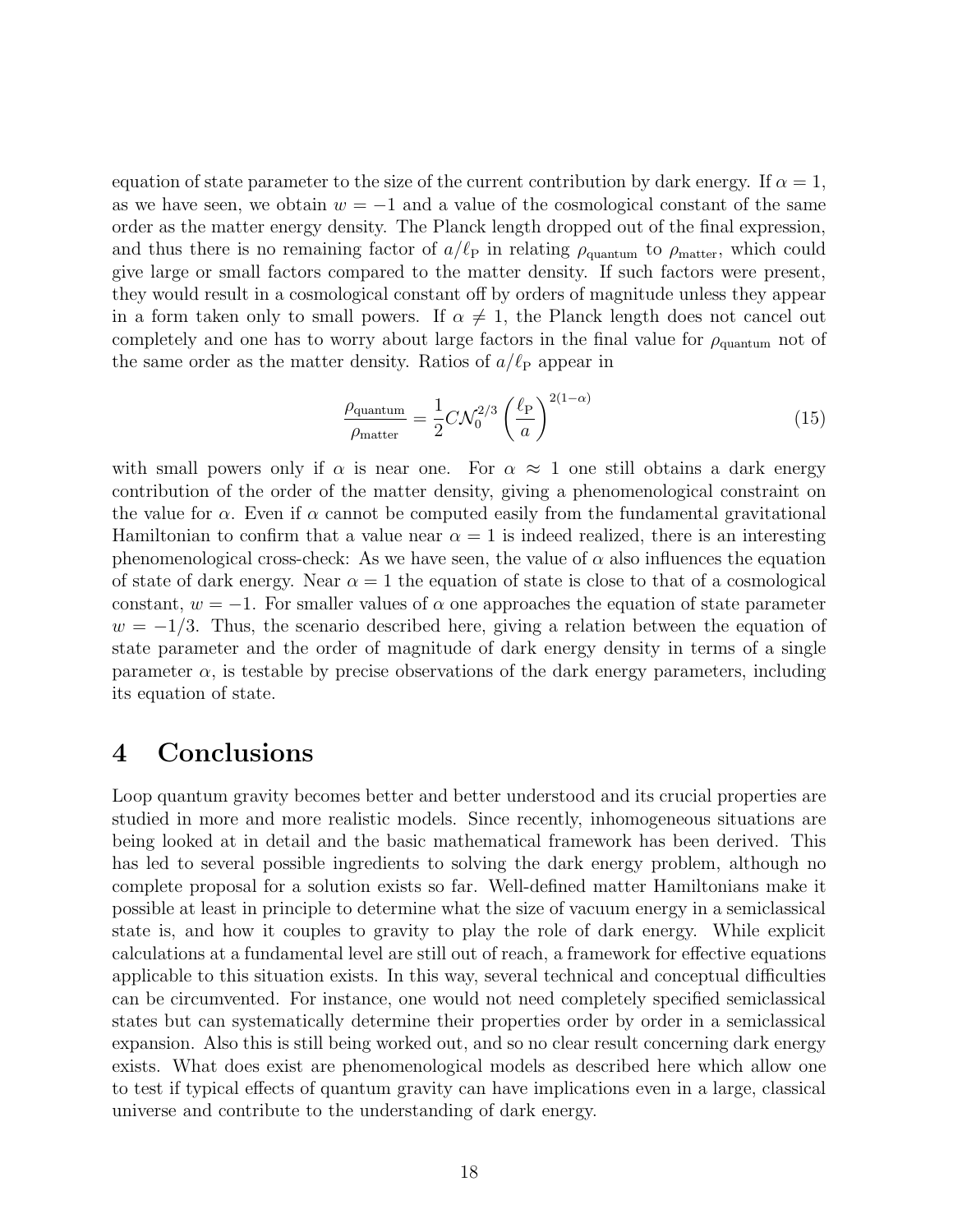The same basic ingredients which in isotropic models lead to inflationary behavior can be seen to imply properties of dark energy even in a large universe. Although these applications come from the same basic expression, different corrections are being probed. In isotropic models of the early universe main effects arise from non-perturbative corrections, while the effects used here for dark energy rely on perturbative ones. Moreover, dark energy effects are much more sensitive to properties of the full quantum dynamics, especially the occurrence of lattice refinements which does not play a large role in the early universe. Some of the effects present in isotropic models have been shown to be dual to versions of string or brane-world cosmology [\(Lidsey](#page-22-15), [2004;](#page-22-15) [Copeland et al.](#page-22-16), [2006;](#page-22-16) [Singh](#page-23-16), [2006\)](#page-23-16). An extension to inhomogeneous situations might provide interesting comparisons between the different frameworks.

A successful implementation of a scenario describing dark energy depends on several different aspects which allow qualitative evaluations of the viability of effects: First and foremost, the main correction arises in the kinetic term. Matter components in this term always appear in positive combinations such as  $p_{\phi}^2$  for a scalar, and quantum corrections generally contribute a positive quantity since  $C > 0$  in [\(12\)](#page-15-1). This implies that small corrections in patches can indeed add up coherently in such a way that they produce positive dark energy. Dark energy could thus provide an example for magnification effects of tiny quantum corrections by adding them up over many contributions all over space. A similar effect, where corrections add up during long evolution times, may leave observable imprints in the CMB [\(Bojowald et al., 2007c\)](#page-21-0). Other crucial ingredients are the kinds of basic variables used, which affects the a-dependence of quantum corrections, and the discrete structure. All this results in corrections which are not yet uniquely determined from the theory but whose qualitative properties can be estimated up to constants of order one.

Qualitative explanations which are realized non-trivially are: (i) the subdivision into patches as it follows from technical expectations agrees with the observed range for the equation of state of dark energy; (ii) the size of  $\Lambda$  is automatically related to the energy density of matter because it results from quantum corrections to its kinetic term; (iii) there is a tight relation between the size and equation of state of dark energy, Eqs. [\(15\)](#page-17-0) and [\(14\)](#page-16-1). These observations are not independent but closely related to each other: if functions  $\mathcal{N}(a)$ not close to cubic behavior had occurred, powers of  $a/\ell_{\rm P}$  had appeared in  $\rho_{\rm quantum}/\rho_{\rm matter}$ which are far from being of order one. While still related to  $\rho$ ,  $\Lambda$  would then have been too big  $(\alpha > 1)$  or too small  $(\alpha < 1)$  by many orders of magnitude. That the technical expectation agrees with the observation in this way is a non-trivial feature.

The scenario is thus constrainable and testable by more detailed observations of cosmic acceleration, as well as structure formation which probe different parts of the theoretical curve  $d(a)$ . This has to be combined with detailed calculations and a dedicated effort in numerical quantum gravity to simulate the subdivision better and to obtain precise predictions. While some numerical aspects have occurred in loop quantum gravity, this was so far only in homogeneous models [\(Bojowald et al., 2004b](#page-21-14); [Ashtekar et](#page-20-15) al., [2006a\)](#page-20-15). Inhomogeneous ones as needed for dark energy require much more refined methods. Interestingly, though, current investigations of the semiclassical behavior of homogeneous models in loop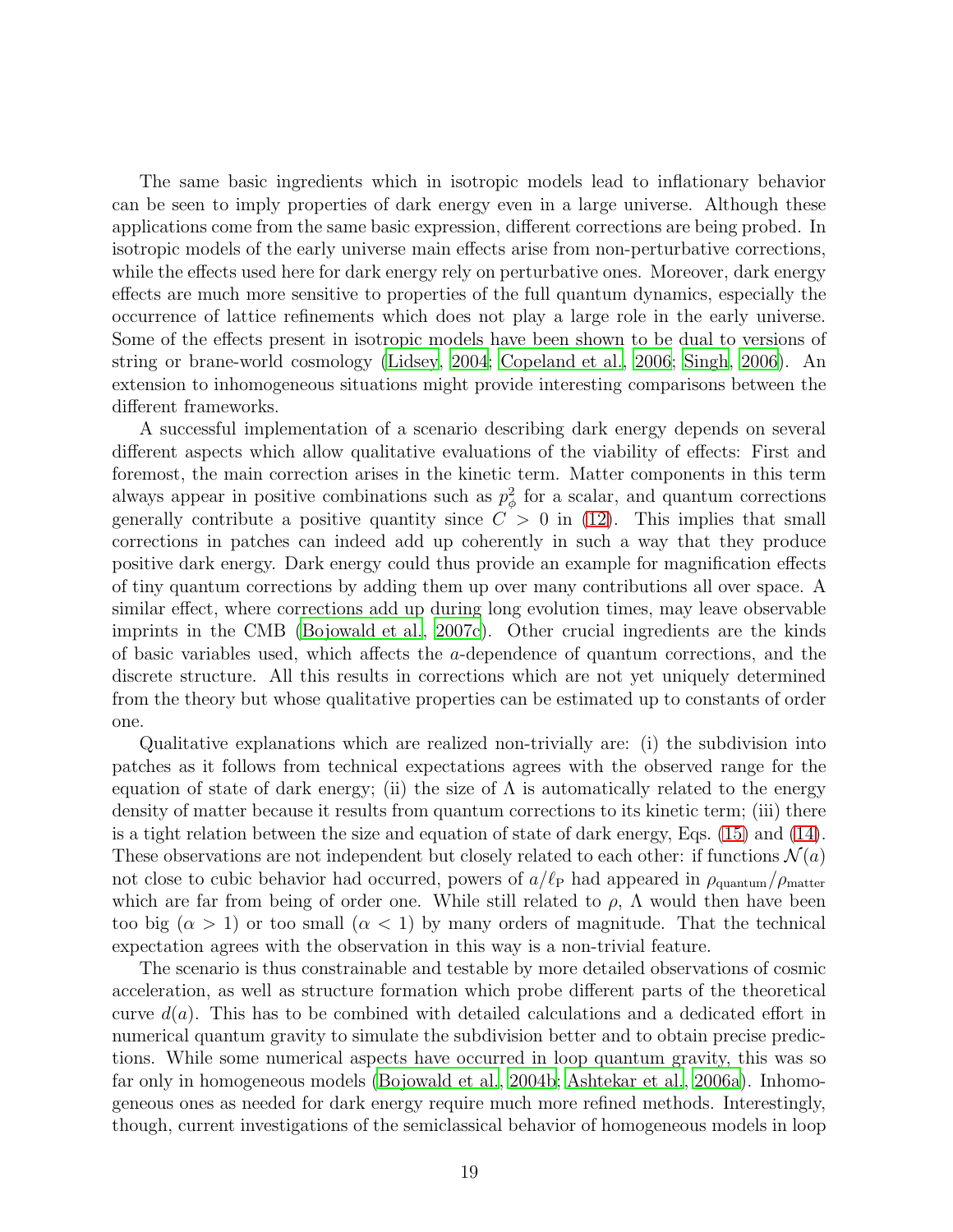quantum cosmology indicate that a value near  $\alpha = 1$  is preferred, while values near  $\alpha = 0$ would not provide the correct semiclassical limit [\(Ashtekar et al.](#page-20-13), [2006b;](#page-20-13) [Bojowald et al.,](#page-21-6) [2007a](#page-21-6)). This can be seen as circumstantial evidence for the dark energy scenario proposed here, which is to be corroborated by dedicated studies of inhomogeneous models. It may be worth the effort because a detailed knowledge of  $\mathcal{N}(a)$  would allow one to predict the far future of the universe from such models: If an analysis confirms that  $\mathcal{N}(a) \sim a^3$ , the patch size remains nearly constant during expansion and there will be no dramatic changes in the future evolution. But if  $\mathcal N$  increases by a different power, the equation of state will change. Moreover, if the power becomes smaller than three, the patch size increases with expansion and dark energy will die off. If the power exceeds three, the patch size decreases and slowly approaches the strongly modified non-perturbative part of  $d(a)$ . At this point, the behavior of the universe would change dramatically through quantum effects on large scales. This case would require the edge spins to decrease systematically while the total volume grows which is, for better or worse, not supported by current constructions of loop quantum gravity.

### Acknowledgements

This work was supported in part by NSF grant PHY 05-54771.

### References

- <span id="page-19-3"></span>S. Alexander and D. Vaid. A fine tuning free resolution of the cosmological constant problem. [hep-th/0702064,](http://arxiv.org/abs/hep-th/0702064) 2007.
- <span id="page-19-0"></span>R. Arnowitt, S. Deser, and C. W. Misner. The Dynamics of General Relativity. Wiley, New York, 1962.
- <span id="page-19-1"></span>A. Ashtekar. New hamiltonian formulation of general relativity. Phys. Rev. D, 36(6): 1587–1602, 1987.
- <span id="page-19-4"></span>A. Ashtekar. Lectures on non-perturbative canonical gravity. World Scientific, Singapore, 1991.
- <span id="page-19-5"></span>A. Ashtekar, J. C. Baez, A. Corichi, and K. Krasnov. Quantum geometry and black hole entropy. Phys. Rev. Lett., 80:904–907, 1998.
- <span id="page-19-6"></span>A. Ashtekar, J. C. Baez, and K. Krasnov. Quantum geometry of isolated horizons and black hole entropy. Adv. Theor. Math. Phys., 4:1–94, 2000.
- <span id="page-19-2"></span>A. Ashtekar, M. Bojowald, and J. Lewandowski. Mathematical structure of loop quantum cosmology. Adv. Theor. Math. Phys., 7:233–268, 2003.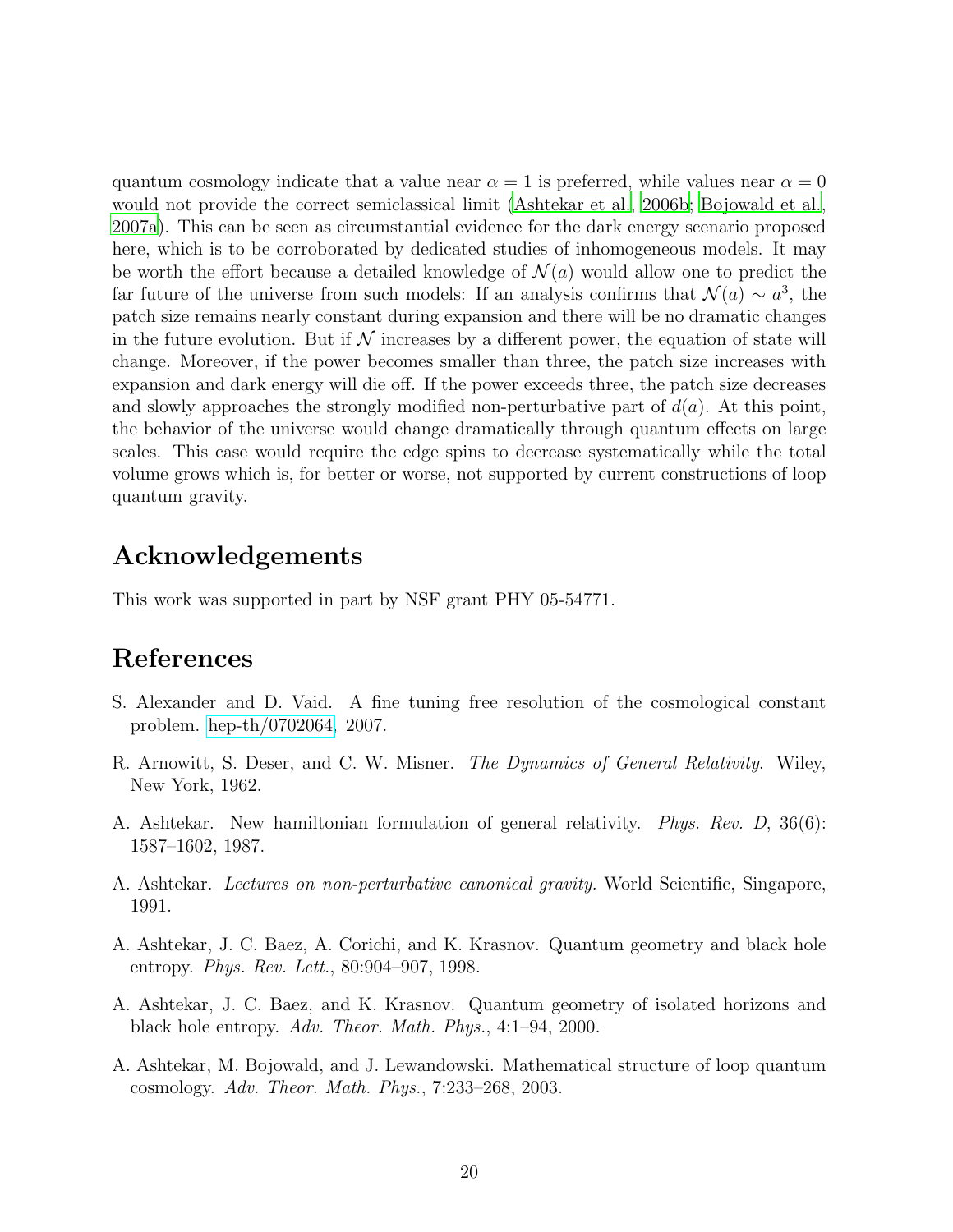- <span id="page-20-2"></span>A. Ashtekar and J. Lewandowski. Quantum theory of geometry I: Area operators. Class. Quantum Grav., 14:A55–A82, 1997a.
- <span id="page-20-3"></span>A. Ashtekar and J. Lewandowski. Quantum theory of geometry II: Volume operators. Adv. Theor. Math. Phys., 1:388–429, 1997b.
- <span id="page-20-0"></span>A. Ashtekar and J. Lewandowski. Background independent quantum gravity: A status report. Class. Quantum Grav., 21:R53–R152, 2004.
- <span id="page-20-6"></span>A. Ashtekar, J. Lewandowski, D. Marolf, J. Mourão, and T. Thiemann. Quantization of diffeomorphism invariant theories of connections with local degrees of freedom. J. Math. Phys., 36(11):6456–6493, 1995.
- <span id="page-20-15"></span>A. Ashtekar, T. Pawlowski, and P. Singh. Quantum nature of the big bang: An analytical and numerical investigation. Phys. Rev. D, 73:124038, 2006a.
- <span id="page-20-13"></span>A. Ashtekar, T. Pawlowski, and P. Singh. Quantum nature of the big bang: Improved dynamics. Phys. Rev. D, 74:084003, 2006b.
- <span id="page-20-5"></span>J. F. Barbero G. Real ashtekar variables for lorentzian signature space-times. Phys. Rev. D, 51(10):5507–5510, 1995.
- <span id="page-20-8"></span>P. G. Bergmann. Observables in general relativity. Rev. Mod. Phys., 33:510–514, 1961.
- <span id="page-20-1"></span>S. O. Bilson-Thompson, F. Markopoulou, and L. Smolin. Quantum gravity and the standard model. [hep-th/0603022,](http://arxiv.org/abs/hep-th/0603022) 2006.
- <span id="page-20-7"></span>M. Bojowald. Absence of a singularity in loop quantum cosmology. Phys. Rev. Lett., 86: 5227–5230, 2001a.
- <span id="page-20-10"></span>M. Bojowald. Inverse scale factor in isotropic quantum geometry. Phys. Rev. D, 64:084018, 2001b.
- <span id="page-20-14"></span>M. Bojowald. Inflation from quantum geometry. Phys. Rev. Lett., 89:261301, 2002a.
- <span id="page-20-9"></span>M. Bojowald. Isotropic loop quantum cosmology. Class. Quantum Grav., 19:2717–2741, 2002b.
- <span id="page-20-11"></span>M. Bojowald. Quantization ambiguities in isotropic quantum geometry. Class. Quantum Grav., 19:5113–5130, 2002c.
- <span id="page-20-12"></span>M. Bojowald. Loop quantum cosmology: Recent progress. In Proceedings of the International Conference on Gravitation and Cosmology (ICGC 2004), Cochin, India. Pramana, 63:765–776, 2004.
- <span id="page-20-4"></span>M. Bojowald. Loop quantum cosmology. Living Rev. Relativity, 8:11, 2005a. <http://relativity.livingreviews.org/Articles/lrr-2005-11/>.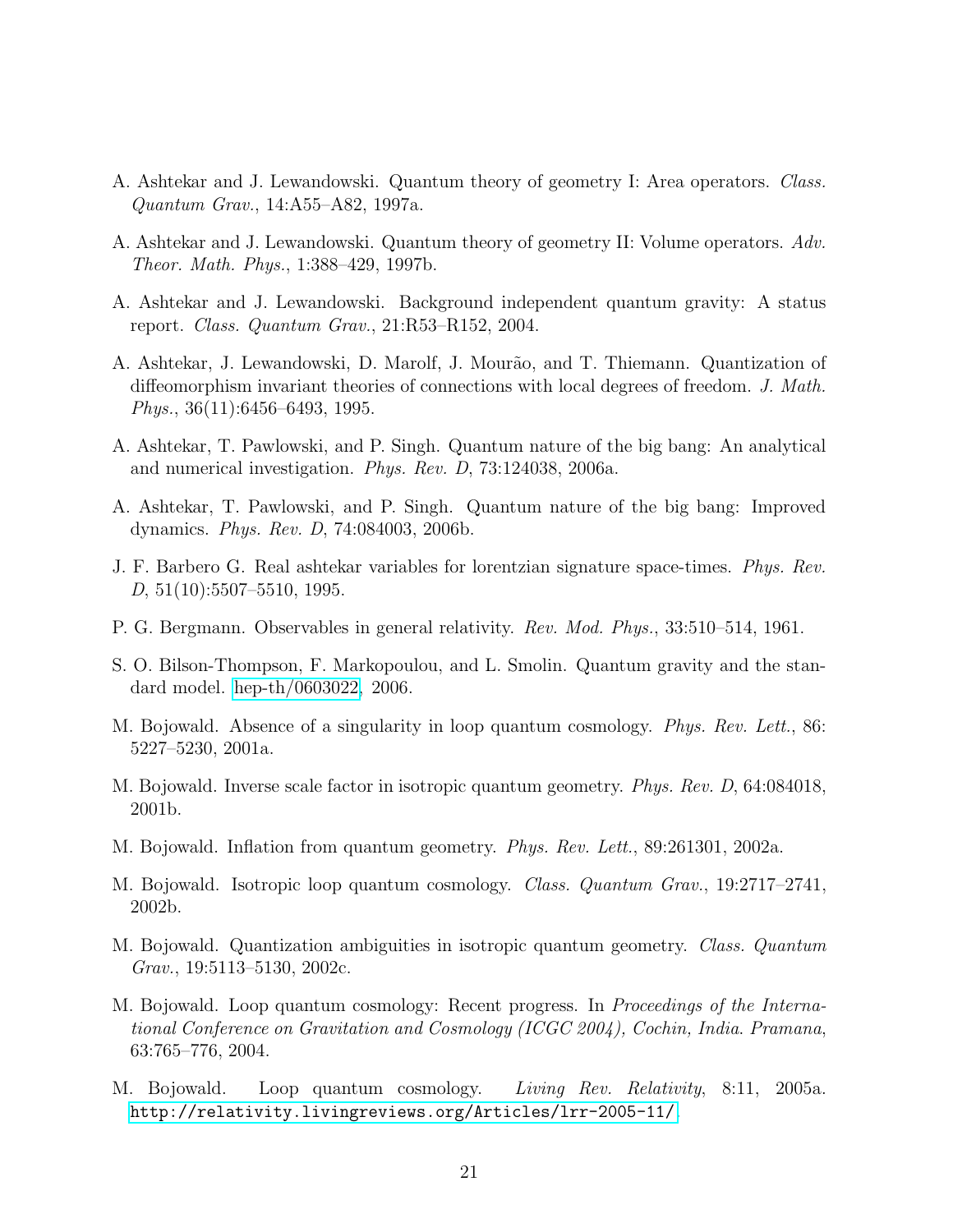- <span id="page-21-1"></span>M. Bojowald. Non-singular black holes and degrees of freedom in quantum gravity. Phys. Rev. Lett., 95:061301, 2005b.
- <span id="page-21-4"></span>M. Bojowald. Degenerate configurations, singularities and the non-abelian nature of loop quantum gravity. Class. Quantum Grav., 23:987–1008, 2006a.
- <span id="page-21-5"></span>M. Bojowald. Loop quantum cosmology and inhomogeneities. Gen. Rel. Grav., 38:1771– 1795, 2006b.
- <span id="page-21-7"></span>M. Bojowald. Quantum gravity and cosmological observations. In Proceedings of the VIth Latin American Symposium on High Energy Physics (Puerto Vallarta, Mexico). [gr-qc/0701142,](http://arxiv.org/abs/gr-qc/0701142) 2007a.
- <span id="page-21-2"></span>M. Bojowald. Singularities and quantum gravity. In Proceedings of the XIIth Brazilian School on Cosmology and Gravitation. [gr-qc/0702144,](http://arxiv.org/abs/gr-qc/0702144) 2007b.
- <span id="page-21-6"></span>M. Bojowald, D. Cartin, and G. Khanna. Lattice refining loop quantum cosmology, anisotropic models and stability. [arXiv:0704.1137,](http://arxiv.org/abs/0704.1137) 2007a.
- <span id="page-21-11"></span>M. Bojowald and R. Das. The radiation equation of state and loop quantum gravity corrections. Phys. Rev. D, to appear, 2007.
- <span id="page-21-12"></span>M. Bojowald, R. Das, and R. Scherrer. In preparation, 2007b.
- <span id="page-21-0"></span>M. Bojowald, H. Hernández, M. Kagan, P. Singh, and A. Skirzewski. Formation and evolution of structure in loop cosmology. Phys. Rev. Lett., 98:031301, 2007c.
- <span id="page-21-13"></span>M. Bojowald, H. Hernández, M. Kagan, and A. Skirzewski. Effective constraints of loop quantum gravity. Phys. Rev. D, 75:064022, 2007d.
- <span id="page-21-3"></span>M. Bojowald and H. A. Kastrup. Symmetry reduction for quantized diffeomorphism invariant theories of connections. Class. Quantum Grav., 17:3009–3043, 2000.
- <span id="page-21-8"></span>M. Bojowald, J. E. Lidsey, D. J. Mulryne, P. Singh, and R. Tavakol. Inflationary cosmology and quantization ambiguities in semi-classical loop quantum gravity. Phys. Rev. D, 70: 043530, 2004a.
- <span id="page-21-14"></span>M. Bojowald, P. Singh, and A. Skirzewski. Coordinate time dependence in quantum gravity. Phys. Rev. D, 70:124022, 2004b.
- <span id="page-21-9"></span>M. Bojowald and A. Skirzewski. Effective equations of motion for quantum systems. Rev. Math. Phys., 18:713–745, 2006.
- <span id="page-21-10"></span>M. Bojowald and A. Skirzewski. Quantum gravity and higher curvature actions. In Current Mathematical Topics in Gravitation and Cosmology (42nd Karpacz Winter School of Theoretical Physics). Int. J. Geom. Meth. Mod. Phys., 4:25–52, 2007.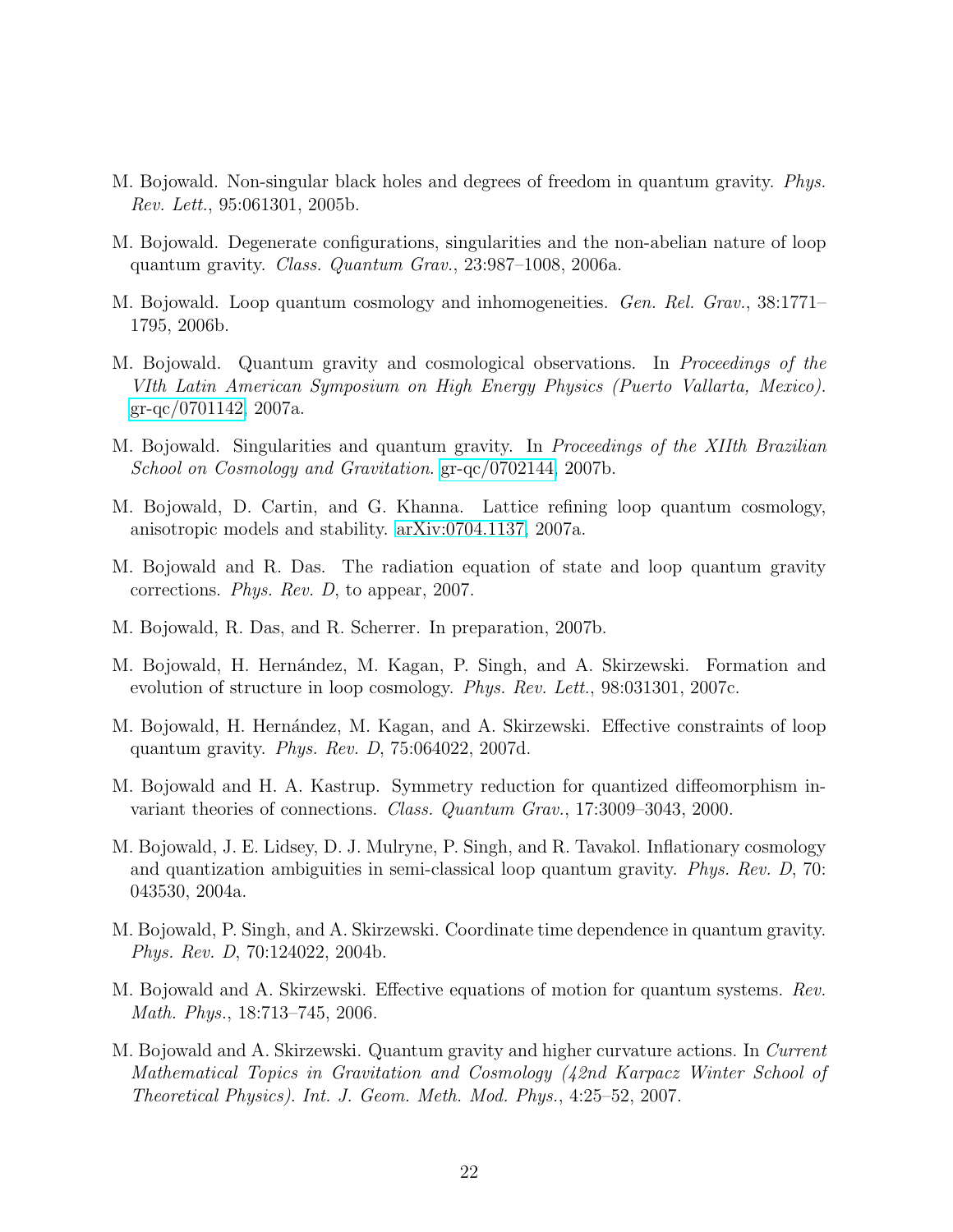- <span id="page-22-16"></span>E. J. Copeland, J. E. Lidsey, and S. Mizuno. Correspondence between loop-inspired and braneworld cosmology. Phys. Rev. D, 73:043503, 2006.
- <span id="page-22-12"></span>G. Date and G. M. Hossain. Genericity of inflation in isotropic loop quantum cosmology. Phys. Rev. Lett., 94:011301, 2005.
- <span id="page-22-2"></span>B. Dittrich. Aspects of Classical and Quantum Dynamics of Canonical General Relativity. PhD thesis, University of Potsdam, 2005.
- <span id="page-22-1"></span>B. Dittrich. Partial and complete observables for hamiltonian constrained systems. Class. Quantum Grav., 23:6155–6184, 2006.
- <span id="page-22-13"></span>M. Domagala and J. Lewandowski. Black hole entropy from quantum geometry. Class. Quantum Grav., 21:5233–5243, 2004.
- <span id="page-22-4"></span>J. Engle. Quantum field theory and its symmetry reduction. Class. Quant. Grav., 23: 2861–2893, 2006.
- <span id="page-22-6"></span>J. Engle. On the physical interpretation of states in loop quantum cosmology. [gr-qc/0701132,](http://arxiv.org/abs/gr-qc/0701132) 2007.
- <span id="page-22-9"></span>L. Freidel, D. Minic, and T. Takeuchi. Quantum gravity, torsion, parity violation and all that. Phys. Rev. D, 72:104002, 2005.
- <span id="page-22-3"></span>K. Giesel and T. Thiemann. Algebraic quantum gravity (AQG) I. Conceptual setup. Class. Quantum Grav., 24:2465–2497, 2007.
- <span id="page-22-0"></span>G. Immirzi. Real and complex connections for canonical gravity. Class. Quantum Grav., 14:L177–L181, 1997.
- <span id="page-22-5"></span>T. Koslowski. Reduction of a quantum theory. [gr-qc/0612138,](http://arxiv.org/abs/gr-qc/0612138) 2006.
- <span id="page-22-7"></span>T. Koslowski. A cosmological sector in loop quantum gravity. 2007.
- <span id="page-22-15"></span>J. E. Lidsey. Early universe dynamics in semi-classical loop quantum cosmology. JCAP, 0412:007, 2004.
- <span id="page-22-8"></span>S. Mathur. How does the universe expand? Int. J. Mod. Phys. D, 12:1681–1686, 2003.
- <span id="page-22-14"></span>K. A. Meissner. Black hole entropy in loop quantum gravity. Class. Quantum Grav., 21: 5245–5251, 2004.
- <span id="page-22-10"></span>S. Mercuri. Fermions in Ashtekar–Barbero connections formalism for arbitrary values of the immirzi parameter. Phys. Rev. D, 73:084016, 2006.
- <span id="page-22-11"></span>H. Nicolai, K. Peeters and M. Zamaklar. Loop quantum gravity: an outside view. Class. Quantum Grav., 22:R193–R247, 2005.